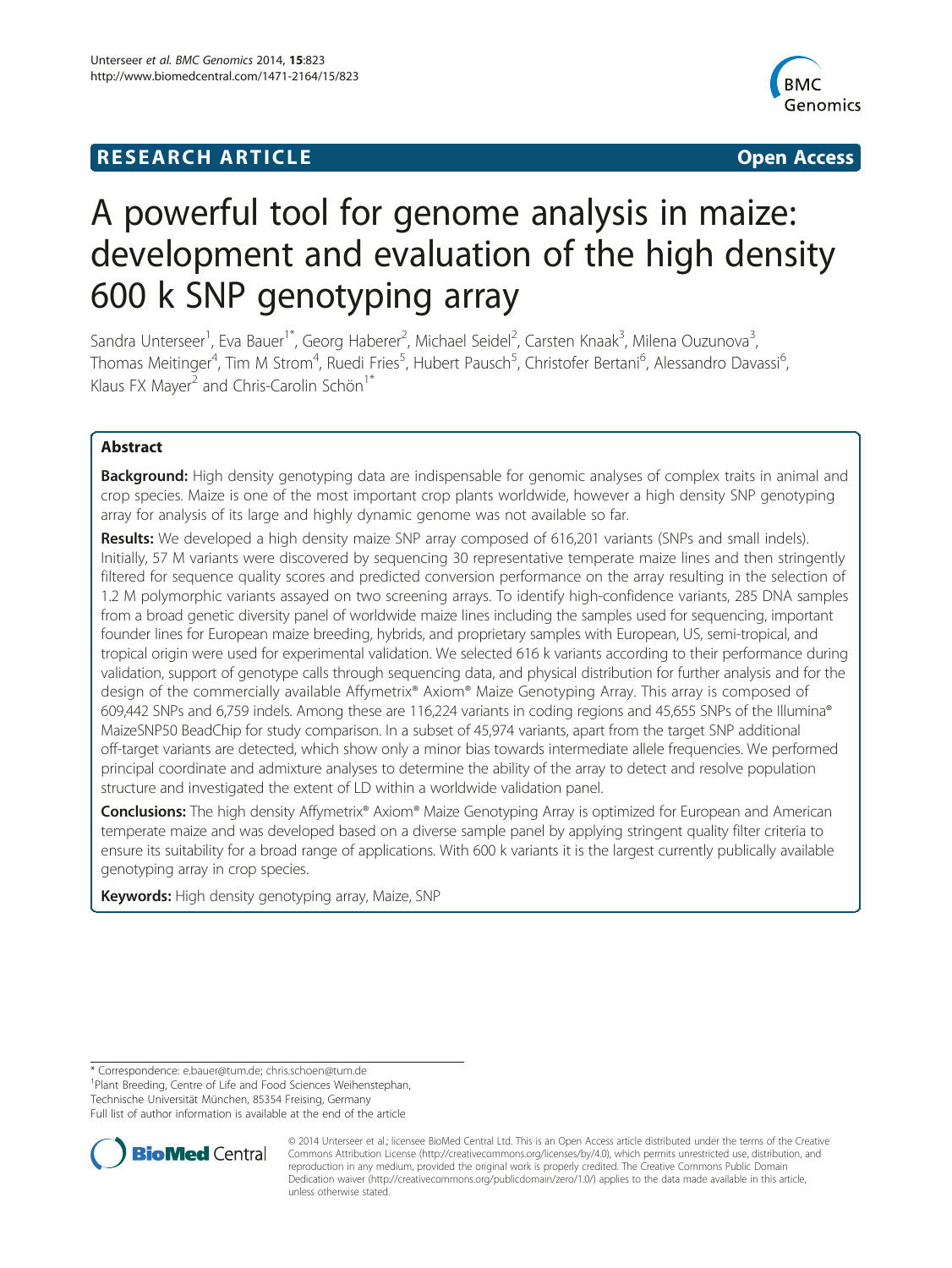## Background

High-throughput genotyping has revolutionized genetic analyses in humans, livestock species, crop and model plants in the past decade [\[1](#page-12-0)-[3\]](#page-12-0). Covering genomes with high resolution, single nucleotide polymorphism (SNP) genotyping arrays facilitate the detection of associations between SNPs and phenotypes. They represent a powerful tool for dissecting complex traits via genome-wide association studies (GWAS) or quantitative trait locus (QTL) analysis as well as for fine mapping genes of interest and forward genetics cloning strategies [[4-7\]](#page-12-0). In addition, they are broadly used in crop and livestock breeding for germplasm characterization and marker assisted selection [[8](#page-12-0)]. The availability of high density genotyping arrays has enabled breakthroughs in genome-wide approaches such as genomic prediction and detection of selection signatures [[9-12\]](#page-12-0). Here, we describe the development of the currently largest publicly available SNP array in crop species and discuss its potential for different applications in maize.

Maize is one of the most important crops worldwide serving as food, livestock feed, and component of industrial products. A key step in corn production was the establishment of divergent heterotic patterns for hybrid breeding [[13](#page-12-0)]. Most worldwide hybrid breeding programs exploit heterotic effects between different subgroups within the Dent pool, whereas crosses between the two maize pools, Dent and Flint, are mainly used in hybrid breeding for the cooler regions in Central Europe. Maize production has continuously risen over time, but to further increase selection gain and accelerate breeding processes profound knowledge is required regarding genes and genomic regions involved in agronomically important traits.

Genotyping arrays offer an efficient alternative to whole genome sequence data for gaining genomic information in high-throughput. However, the establishment of a high density genotyping array requires the identification of a large number of variants polymorphic in a representative discovery panel to ensure its utility for a wide range of approaches and study designs. In maize, the identification of sequence variants for genomic analyses faces specific challenges due to its evolutionary history and high variability of its genome. As an ancient polyploid species, the maize genome is characterized by numerous duplicated chromosomal regions giving rise to paralogous sequences [\[14-16](#page-12-0)]. A reference sequence exists for maize, which covers around 90% of the 2.4 Gb genome of inbred line B73 (AGP\_v2), but the high amount of transposable elements, paralogs, copy number variants (CNV) as well as structural variants like presence/absence variants (PAV), is a challenge for reliable sequence read alignment and variant identification due to ambiguous sequence read mapping results [\[15,17,18](#page-12-0)]. Despite recent reports like the comprehensive genotyping

of the USA national maize inbred seed bank [[19\]](#page-12-0) using SNPs identified through genotyping by sequencing (GBS) at low sequence coverage [\[20](#page-12-0)], sequencing-based approaches such as GBS have to cope with large amounts of missing data and require the establishment of demanding bioinformatics pipelines and imputing algorithms, which may not be routine in all labs.

The highest resolution of a commercially available genotyping array for maize has been achieved by the Illumina® MaizeSNP50 BeadChip [\[21](#page-12-0)]. It has been used extensively for genetic studies [\[22](#page-13-0)-[25\]](#page-13-0) and is composed of 50 k usable SNPs. This number of SNPs is in the same range as for recently published genotyping arrays for rice [\[8](#page-12-0)], soybean [\[26\]](#page-13-0), and wheat [[27\]](#page-13-0), but much lower compared to high density genotyping arrays which are available for animal species, e.g. chicken [\[28](#page-13-0)] and cattle with 648 k and 777 k, respectively [[29,30\]](#page-13-0), as well as for humans with more than 900 k SNP variants [\[5](#page-12-0)]. Especially for maize with its large genome size and high level of diversity, high marker resolution is desirable. In addition, linkage disequilibrium (LD) decays rapidly in some germplasm, e.g. in landraces or highly diverse sample panels [[31\]](#page-13-0) emphazising the requirement of higher marker densities than so far available on genotyping arrays.

We selected sequence variants for the design of a high density 600 k SNP genotyping array for maize based on 57 M SNPs and small indels that were discovered by mapping whole genome sequencing reads of 30 representative temperate maize lines against B73 AGP\_v2. For experimental validation, we selected 1.2 M variants by applying stringent filtering criteria. This 1.2 M subset was used to genotype 285 maize samples representing the genetic diversity of European (EU) and American (US) temperate maize as well as a sample of tropical maize lines. We created a final selection of 616,201 high quality variants based on their assay performance, physical distribution, and concordance with in silico variant calls from sequencing data. Here, we describe the design of the high density Affymetrix® Axiom® Maize Genotyping Array which represents a powerful tool for fine-mapping of genomic regions, genome-wide studies, and detection of marker-trait associations. We also demonstrate its application for investigating subpopulation structure and LD in diverse maize germplasm.

#### Results and discussion

#### Discovery and pre-selection of variants

For variant (i.e. SNP and indel) discovery we sequenced 30 maize inbreds composed of 17 European Flint lines as well as nine European and four US Dent lines (Additional file [1](#page-11-0): Table S1). The lines represent important founder lines for maize breeding in Europe and the US and have been used in previous studies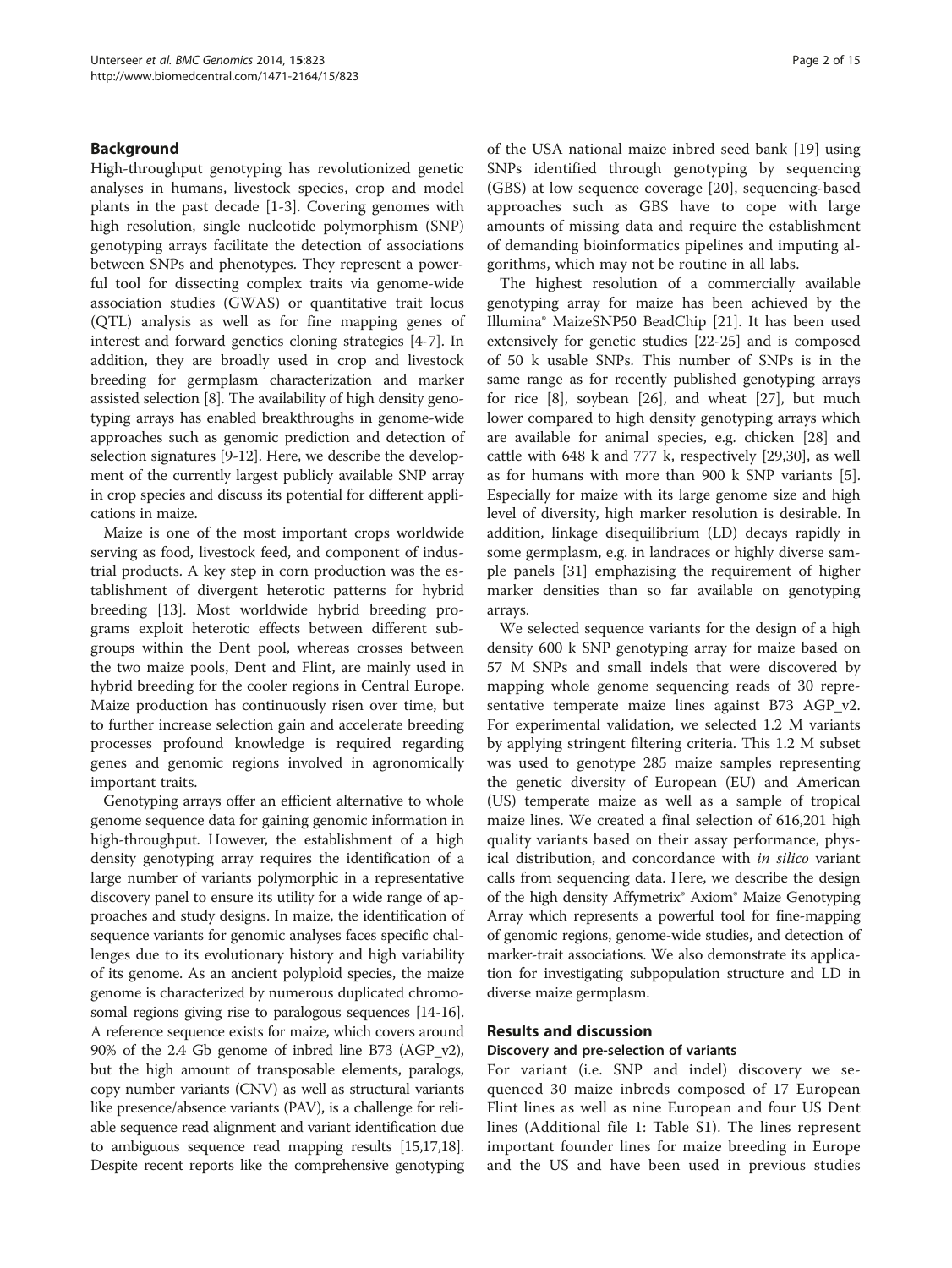[[32,33\]](#page-13-0). Mapping the generated sequence reads to the B73 reference sequence (AGP\_v2) resulted in 50-fold sequence coverage on average of four deep sequenced lines (DK105, EP1, F7, PH207) as well as 12-fold coverage on average of the 26 remaining lines. Based on the mapped sequence reads 56,938,462 variant positions were identified.

A filtered list of variants was created for quality score determination similar to the dual approach of Chia et al. [[18\]](#page-12-0). Variants were included in this list if they were identified independently by two different programs, SAMtools [\[34](#page-13-0)] and GATK [[35\]](#page-13-0) and were characterized by high quality scores as well as presence of reference (B73) and non-reference alleles in the discovery panel. Applying these filters, the initial variant number was reduced by a factor of 10. We finally selected 5,593,169 bi-allelic variants for further analysis. 66.7% (3,731,960) of these variant positions were congruent with variants reported by [\[18](#page-12-0)] for the maize HapMap2 data. Of 46,660 variants from the Illumina® MaizeSNP50 BeadChip which could be uniquely anchored to the B73 reference sequence, 43,615 (93.5%) were also covered by in silico SNP calls from sequencing

in our set of 5.6 M variants. This proportion is higher than the 72.3% overlap reported in the maize HapMap2 SNP dataset reported by [[36](#page-13-0)] and can most likely be attributed to the higher sequence coverage in our study.

## Selection of high-confidence variants for array construction

A multi-step filtering approach was applied to reduce the number of 5.6 M variants to a subset of 1.2 M variants for experimental validation on two Affymetrix® Axiom® 600 k screening arrays (Figure 1). From those, 616 k were selected for the design of the 600 k array.

#### Variant selection according to in-silico analysis of sequence data

The 5.6 M variants were filtered according to quality and their support by sequence reads. The sequenced lines were inbred lines with only minor residual heterozygosity (mean of 0.65%, Additional file [1:](#page-11-0) Table S2) as determined from Illumina® MaizeSNP50 data. In the 5.6 M variants, we observed 23.3% heterozygous compared to 72.7% homozygous calls, which was not expected from the Illumina® MaizeSNP50 genotyping data.

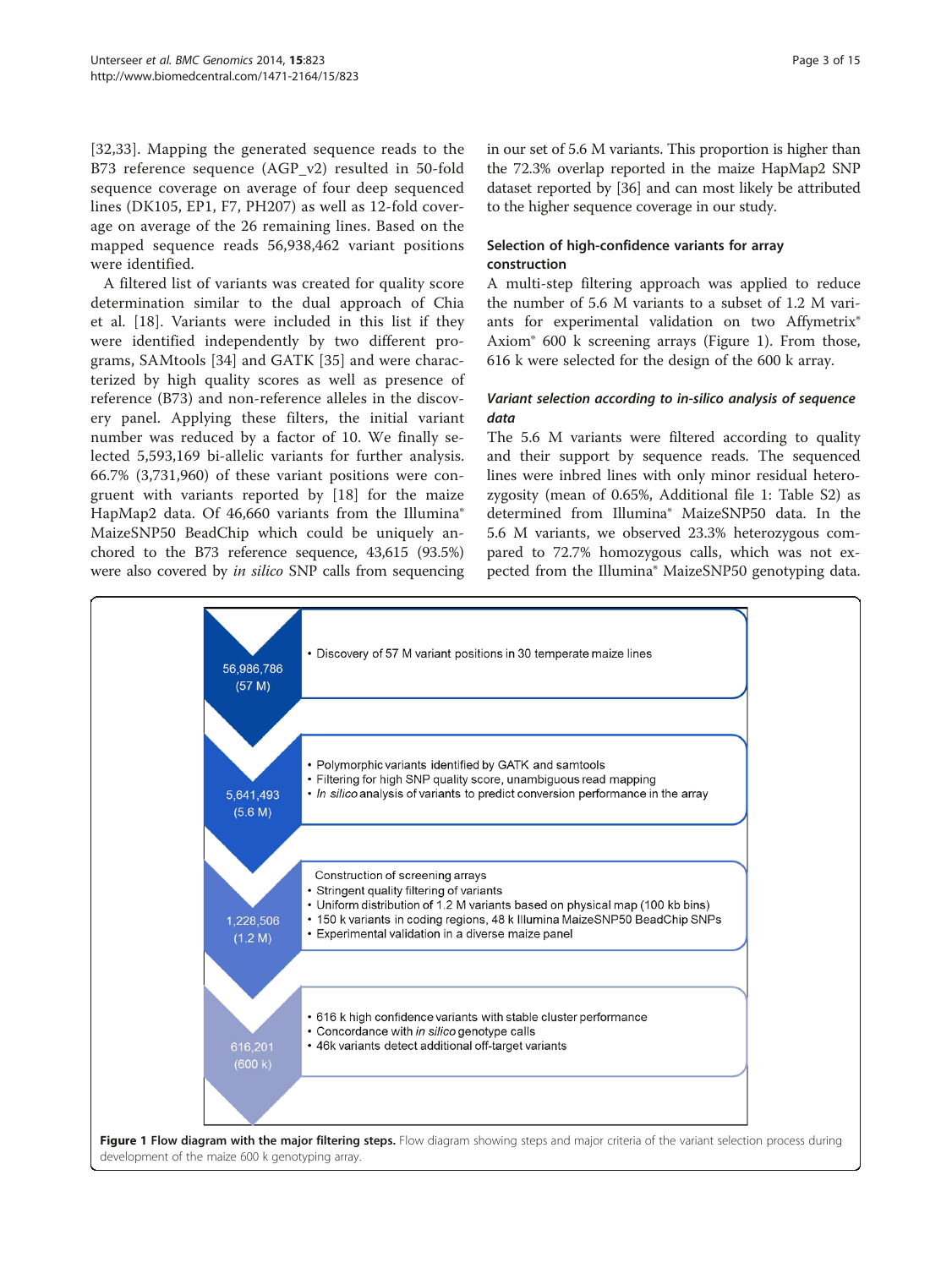Besides "true" heterozygous calls, such calls may arise from the large fraction of segmental duplications as well as orthologous and paralogous sequences retained in the ancient polyploid maize genome [\[15\]](#page-12-0). In line with this, the false discovery rate (FDR) of heterozygous calls was significantly higher (87.0%) compared to the FDR of homozygous calls (1.6%) as determined by comparison with variant calls from the Illumina® MaizeSNP50 BeadChip. Thus, in order to create a list of high quality variants only homozygous calls were considered for further analysis.

We decided to include all available 150,394 coding variants on the screening arrays, as these variants have a greater potential than non-coding variants to affect gene function. To enable comparison across studies, we further included 48,324 SNPs of the Illumina® MaizeSNP50 BeadChip as "must-have" variants. The remaining  $\sim 1$  M positions on the screening arrays were filled with noncoding variants based on their distribution across the genome. Similar to the strategy reported by Kranis et al. [[28\]](#page-13-0), we applied a bin based approach with the intention to create a subset of physically equally distributed variants. We observed that variant numbers in centromeric bins were always lower than in telomeric bins, indicating lower polymorphism rates in the centromeric regions. This reduction of variant numbers around the centromeres was also observed in other maize studies [\[18,19,](#page-12-0)[37](#page-13-0)] and may result from the high proportion of repetitive DNA around the centromeres for which no markers can be developed. Aiming simultaneously for a balanced representation of pool-specific as well as shared variants between Dent and Flint, 931,340 variants were included in the list for validation. We selected 158,448 additional variants to specifically increase the number of variants in under-represented bins to reach a final number of 1,228,506 variants which could be placed on the screening arrays. The marker density on the screening arrays was one variant per  $\sim$  1.7 kb on average over all chromosomes (Additional file [1:](#page-11-0) Table S3).

## Variant validation by genotyping 285 representative maize samples

In order to assemble a robust set of variants for design of the 600 k array, the selected set of 1.2 M variants was used to genotype 285 DNA samples from 280 diverse worldwide maize inbred lines and hybrids for the evaluation of variant performance (Additional file [1](#page-11-0): Table S4). We investigated conversion performance of the variants on the array with respect to (i) genotype call rates, cluster separation, and reproducibility, (ii) polymorphism in the panel under study, and (iii) consistent Mendelian inheritance from parents to off-spring in trios.

Hybridization intensity signals were clustered by the Affymetrix Axiom GT1 algorithm and interpreted as homozygous, heterozygous, or no calls, respectively. Different from the situation in humans or animals, where samples are highly heterozygous, most of the samples in our maize validation panel were highly inbred. Thus, we compared genotype calls obtained with and without applying an inbred correction factor (Additional file [2](#page-11-0): Figure S1). This factor was assigned to each sample to adjust the probability of observing a heterozygous call given the inbreeding level of the sample. The average call rate of the screening arrays could be increased by 2.3% to 98.1% upon inbred correction (Additional file [1](#page-11-0): Table S5). With inbred correction, inbred line B73 exhibited the highest call rate (99.5%) and one F1 hybrid (UH007 x Lo11, 92.2%) together with Teosinte (acc. GID265285, 92.2%) the lowest call rates. Furthermore, American maize lines revealed higher call rates on average compared to European lines, followed by call rates of tropical lines and hybrids. This is in accordance with the literature [[21](#page-12-0)] and suggests a negative correlation between call rate and increasing sequence divergence to the reference sequence of B73 from which probe sequences on the array were derived.

Based on genotype call cluster separation, cluster variance, and cluster position, variants were assigned to one out of six quality categories (Additional file [2](#page-11-0): Figure S2). Comparing the category assignments with and without inbred correction resulted in a change of category in 36.2% of all variants (Additional file [1:](#page-11-0) Table S6). As expected, the category of variants fulfilling all cluster metric criteria and classified as "PolyHighResolution" (PHR) increased most, resulting in a gain of 30.7% upon inbred correction. Details on the number of variants from each category with and without inbred correction are given in Additional file [1](#page-11-0): Table S6. In total, 25.1% of the newly developed 1,131,860 variants (excluding the Illumina® MaizeSNP50 variants) failed to convert and did not give reliable genotype calls upon inbred correction (designated "other" in Additional file [1](#page-11-0): Table S6). The proportion of 74.9% converted variants is lower than in a similar study in chicken, where 82.0% of the variants could be converted into successful variants [\[28](#page-13-0)]. In rice which has an around five-fold smaller and less complex genome than maize, 84% of variants of the Illumina® RiceSNP50 array [\[8](#page-12-0)] were converted successfully (GenTrain score > 0.5). Given the higher complexity of the maize genome compared to chicken or rice, our conversion rate is in the expected range.

## Selection of high-confidence variants and composition of the 600 k array

For the selection of high-confidence variants for the 600 k array, we applied a voting system based on (i) their performance on the screening arrays, (ii) concordance of array genotyping calls with *in silico* variant calls from sequencing data of the 30 maize lines in the discovery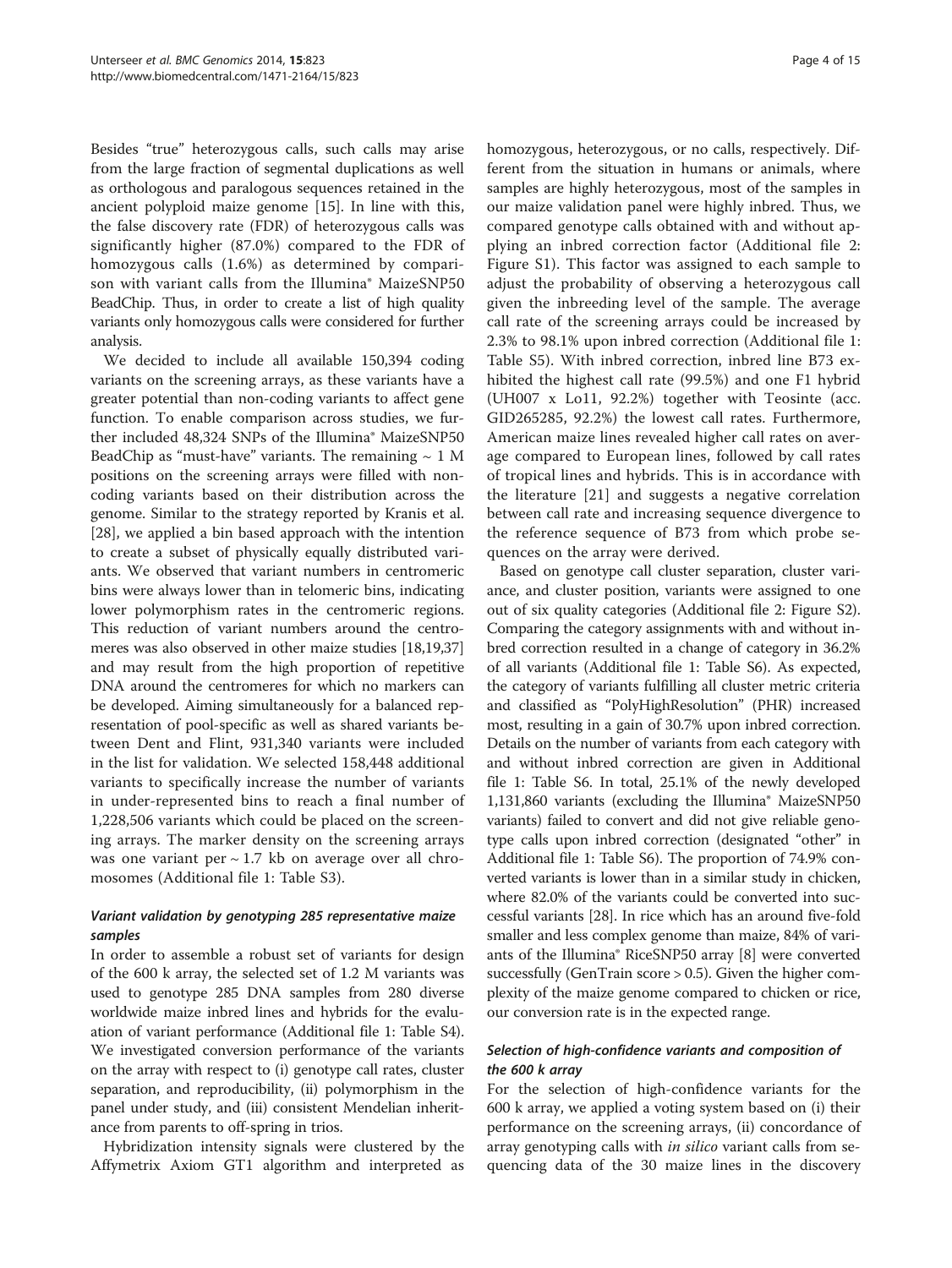panel, and (iii) over- or under-representation of the corresponding bin. To ensure a high performance on the final array, the highest weight was assigned to the first criterion. We focussed on clearly separated genotype clusters with little variance that were not influenced by information regarding the inbreeding level (Additional file [2](#page-11-0): Figure S1). Applying this procedure the 570,546 highest scoring variants as well as 45,655 SNPs of the Illumina® MaizeSNP50 BeadChip were included in the final selection for the 600 k array (Additional file [1](#page-11-0): Table S6).

The 600 k genotyping array is composed of 616,201 variants (609,442 SNPs and 6,759 indels), corresponding to an average density of one variant per  $\sim$  3.4 kb (median density one variant per 0.3 kb; Additional file [1:](#page-11-0) Table S3, Additional file [2](#page-11-0): Figure S3). The average genetic distance between variants is 0.0025 cM, which corresponds to 406 variants per cM. The variants are evenly distributed across the chromosomes with the only exception of one region on the short arm of chromosome 6, where the maximal distance between neighboring variants exceeds 1.2 Mb. Despite a specific filter aiming for equal variant distribution according to the physical map distance, the final distribution followed the average recombination rate along chromosomes, which reflects varying polymorphism rates in the material under study (Figure 2). The highest density of variants was found in gene enriched telomeric regions, thus ensuring the maximal possible amount of genetic information in regions with high recombination rates. A comparable pattern of variant distribution as well as a lack of variants on the short arm of maize chromosome 6 in the nucleolus organizer region (NOR; approximate position 7– 28 Mb) has been reported previously [\[18](#page-12-0),[19\]](#page-12-0). From the 616,201 variants represented on the Affymetrix® Axiom® Maize Array 561,751 (91.2%) are also present in the maize HapMap2 variants [\[18](#page-12-0)].

All 616,201 variant positions were annotated based on the B73 filtered gene set which comprises 39,656 genes (Additional file [1:](#page-11-0) Table S7), resulting in 26,620 genes (67.1%) tagged with at least one variant in their coding, intronic, or UTR region, compared to 17,520 genes tagged by SNPs of the Illumina® MaizeSNP50 BeadChip (44.2%). Including 5 kb up- and downstream regions, 35,089 genes (88.5%) were represented by at least one variant, thus providing an excellent basis for finding marker-trait associations in targeted and genome-wide approaches.

To determine the reproducibility of variants represented on the 600 k array, technical and biological replicates were analysed. First, three technical B37 replicates as internal controls exhibited up to 99.8% of identical genotype calls (Additional file [1:](#page-11-0) Table S8). Three biological replicates from different seed sources exhibited a high level of concordant genotype calls in the range of 99.76% to 99.84%. Furthermore, two lines (DK105 and EP1) were represented by two samples each comprised of a single plant and a pooled sample, respectively, showing 99.51% and 97.73% concordance. Some lack of concordance here can be explained by residual heterozygosity in the pooled samples. For determination of stable Mendelian inheritance, 23 trios with both parental lines as well as the corresponding F1 hybrid were analysed. These trios revealed stable Mendelian inheritance between parental lines and their offspring in 94.3% of the variants. After excluding the trio with the lowest call rate (UH007, Lo11, UH007 x Lo11) stable Mendelian inheritance could be observed in 97.6% of the variants, underlining the call rate as an indication of sample quality. The analysis of biological and technical replicates and trios confirmed the high reproducibility of genotype calls obtained with the variants represented on the Affymetrix® Axiom® Maize Array which is in the same range as reported for the Illumina® MaizeSNP50 BeadChip [\[21\]](#page-12-0).



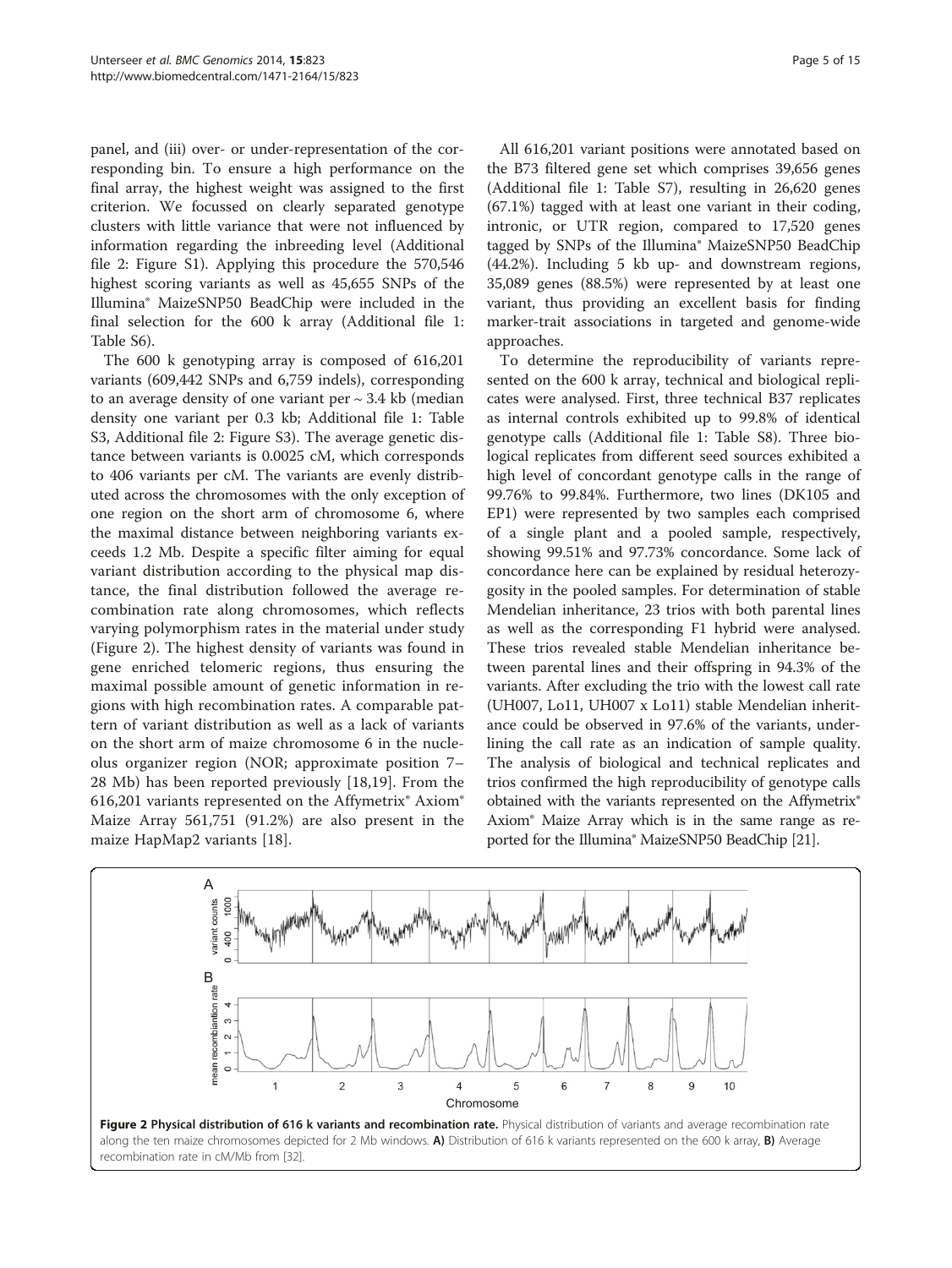The usefulness of a genotyping array is characterized by the number of variants polymorphic in the panel of genotypes under study. In the 155 public maize lines, two Teosinte accessions, and 23 F1 hybrids used in this study for validation, 99.9% of the 600 k array variants were polymorphic. Only a small number of 262 variants (all derived from the Illumina® MaizeSNP50 BeadChip) were monomorphic across all samples of the validation panel. After excluding three genotypic samples without clear germplasm group assignment, 95.6% of the 600 k variants were polymorphic within Dent  $(N = 73)$ , 98.7% in Flint ( $N = 79$ ), and 97.2% within F1 hybrids ( $N = 23$ ), respectively (Figure 3). Only 42.2% of the variants were polymorphic within the two Teosinte accessions. It must be noted however, that with only two samples the diversity in Teosinte is not well captured in our validation panel. Additionally, the array was not optimized for wild maize relatives as they were not included in the discovery panel. The high overall polymorphism rate depicts the quality of the filtering procedure and is in line or even exceeding results obtained by other studies regarding genotype array validation in animals and plants [[8,21,](#page-12-0)[38,39\]](#page-13-0). It confirms the utility of the array for a wide range of applications in maize germplasm.

Among the selected variants, one category called "Off-Target Variants" (OTVs) was of special interest since these 45,974 variants detect previously uncharacterized variants in the flanking region of the target variant. Due to a reduced hybridization efficiency OTVs are characterized by cluster splits or additional relatively low signal intensity clusters compared to expected homozygous and heterozygous genotypes (Additional file [2](#page-11-0): Figure S2) and have been shown to be reproducible [[40](#page-13-0)]. These 46 k variants offer the possibility not only to analyse the genotype

call of the target variant, but provide in addition information on presence or absence of putative additional variants in the flanking regions. The latter information can be treated as a bi-allelic flanking variant and was included for population structure analyses.

#### Analysis of population substructure

The identification of population substructure is crucial for quantitative genetic or population genetic studies since population stratification or admixture may affect detection of marker-trait associations, genomic prediction, or estimation of population genetic parameters. To determine the ability of the variants represented on the maize 600 k genotyping array to resolve population structure, we performed principal coordinate (PCoA) and admixture analyses of 155 public inbred lines. The first principal coordinate revealed a clear separation of Dent and Flint with a small group of samples located in the center (Figure [4A](#page-6-0)). This central group included (sub)tropical Flint and Dent lines, the popcorn accession, two lines with unknown pedigree as well as Flint lines that originated from Southern Spain and one Flint line tracing back to Argentina. The clear separation of Dent and Flint reflects their genetic differentiation for more than 2,500 years [\[41](#page-13-0)], accompanied by varying adaptive and selective pressures. Similar results were obtained in studies based on isozymes [\[42](#page-13-0)], RFLPs [\[43,44](#page-13-0)], SSRs [\[41\]](#page-13-0), and SNPs [[45\]](#page-13-0). Analyzing the 73 Dent lines separately (Figure [4](#page-6-0)B), the first two axes further subdivided the samples into distinct subgroups, namely Iowa Stiff Stalk Synthetic (BSSS), Iodent, and Lancaster Sure Crop (LSC), with several non-BSSS and tropical lines in the center. The three groups BSSS, non-BSSS (including LSC), and Iodent represent three major heterotic groups

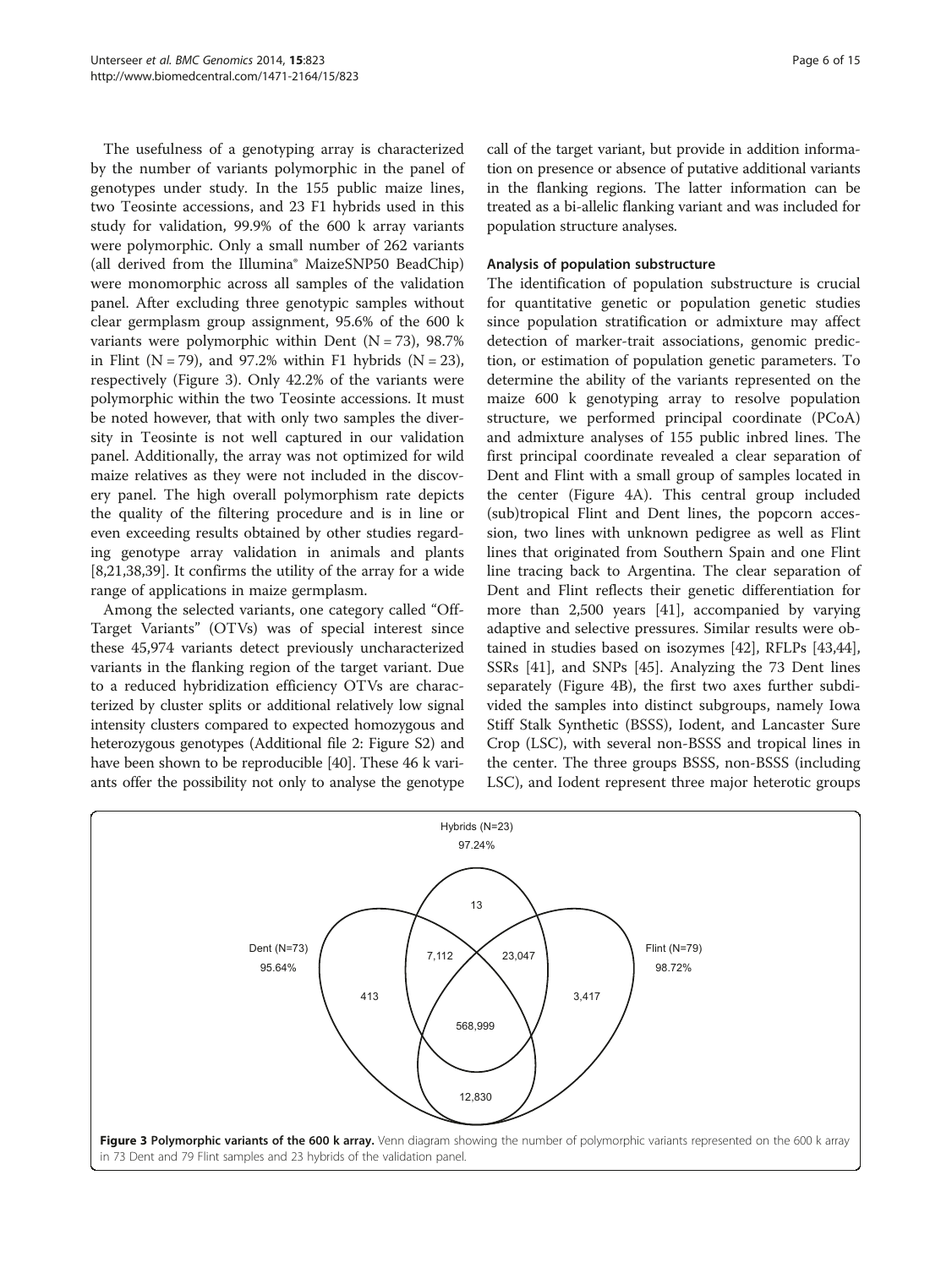<span id="page-6-0"></span>

within temperate Dent, whose strong differentiation is well-known [[46](#page-13-0),[47](#page-13-0)]. Compared to US material, European samples clustered within each group more towards the center (Figure 4B), suggesting a lower level of differentiation and population substructure [[31](#page-13-0)].

In Central Europe, Flint plays an important role for hybrid breeding programs relying on the Dent x Flint heterotic pattern. PCoA of 76 Flint lines as well as one popcorn and two sweetcorn accessions resulted in the separation of European Flint lines adapted to more Northern or Mediterranean climate, respectively (Figure 4C). This split has also been observed in other studies based on phenotypic and RFLP marker data [[48](#page-13-0)] and can be traced back to the introgression of maize to Europe. Maize was introduced to Europe starting at the end of the  $15<sup>th</sup>$  century, when Columbus brought subtropical maize from the Caribbean Islands to Southern Spain, later followed by travelers importing so called Northern Flint [\[49](#page-13-0)] from Canada to Northern France [[48,50-52\]](#page-13-0). The "non-Northern" Flint group in our study was further subdivided in the PCoA by the second axis depicting the relatedness of a subset of samples which had the French line F7 in their ancestry. Thus, the first two axes revealed two main subgroups of European Flint although the substructure was not as pronounced as in Dent. As indicated in Figure 4 (B, C), the sequenced lines of the variant discovery panel were nicely distributed across the different germplasm pools.

Cross-validation results obtained by ADMIXTURE [[53\]](#page-13-0) suggested  $K = 7$  as the most likely number of groups (Additional file [2:](#page-11-0) Figure S4, Additional file [2](#page-11-0): Figure S5) with four clear clusters in Dent for BSSS, Iodents, LSC, and a mixed group of non-BSSS lines, as well as two clusters for Northern Flints and non-Northern Flints, and a mixed group of (sub)tropical lines or lines with ancestors of (sub)tropical origin. This grouping well reflects the main subgroups observed with PCoA. In

accordance with an increasing sequence divergence to the reference sequence of B73, ADMIXTURE analysis based on the 46 k flanking OTVs resulted in the subdivision of Dent, Flint, and a group including tropical lines as well as Flint lines originating from Argentina, Spain, and Italy (Additional file [2:](#page-11-0) Figure S6, Additional file [2](#page-11-0): Figure S7).

We conclude that the variants represented on the 600 k array are well suited for dissecting the diversity and genetic composition of temperate maize lines. Performance of the array with regard to the analysis of tropical material or wild maize relatives will need further investigation.

#### Extent of linkage disequilibrium

The extent of LD in a population is influenced by recombination rate, drift, mutation, selection, and population structure. It has thus influence on experimental design, resolution, and analysis of genome-wide studies. In the public inbred lines genotyped for validation, LD decay ( $r^2 \le 0.2$ ) could be observed within 158 kb on average with some chromosomal differences (Table [1](#page-7-0)). Group specific analysis of the LD extent revealed a substantially higher level of LD in the two Dent groups of Iodents and BSSS with mean LD decay distances of 19.5 and 36.2 Mb, respectively, compared to non-BSSS lines (excluding the LSC group) where LD decayed within 239 kb. Due to the rather small sample size in LSC ( $N = 9$ ), decay distances were not calculated for this subset. Mean LD decay values in Flint were highest for non-Northern Flints, which included several lines sharing a common ancestor, with 4.6 Mb, followed by Northern Flints (312 kb). The fastest LD decay was observed in (sub)tropical lines (70 kb). This corroborates previous reports supporting the close relationship and small number of founder lines within Iodent and BSSS compared to the other groups [[19](#page-12-0)[,47\]](#page-13-0). The low values of the non-BSSS as well as the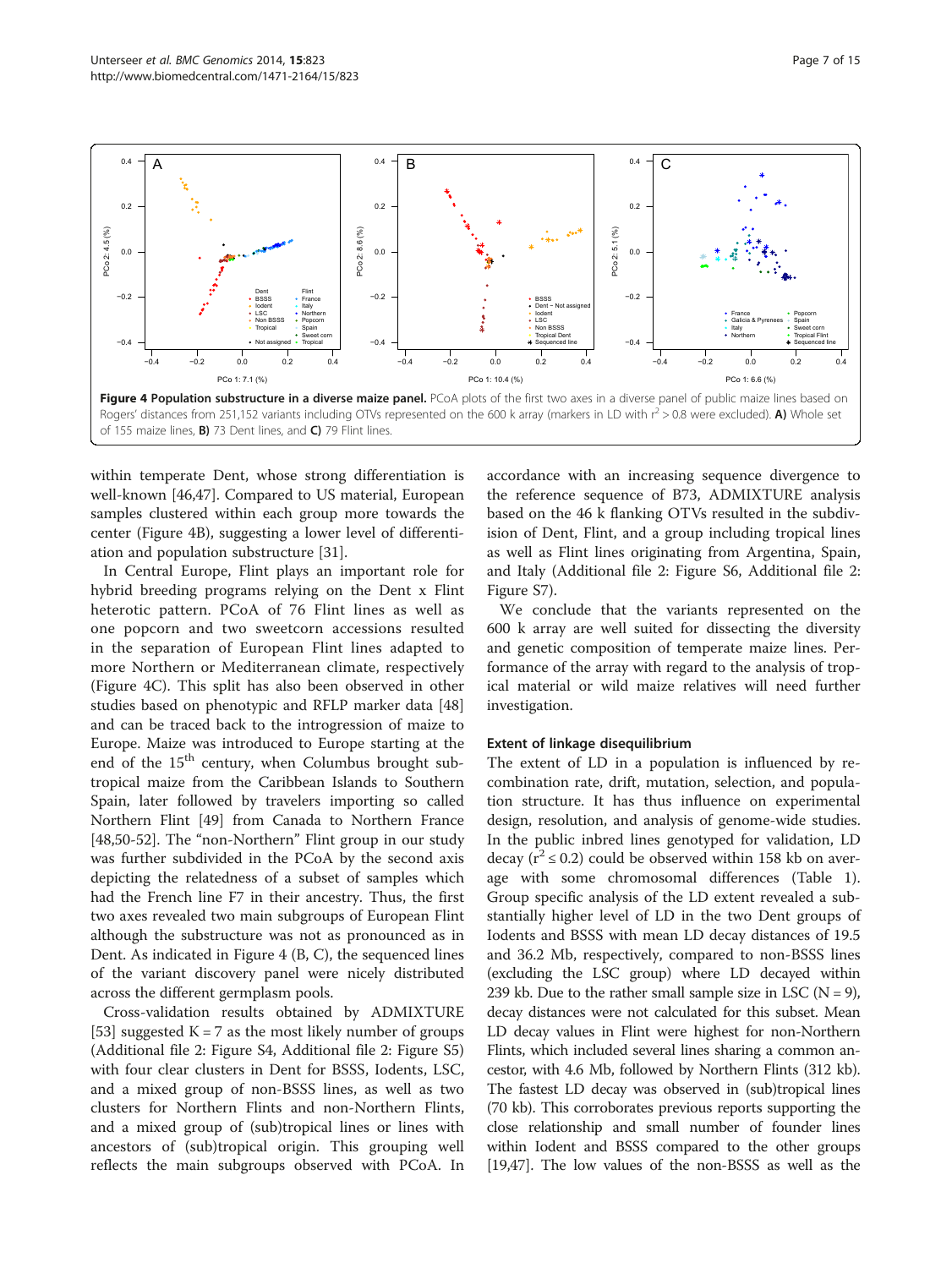|               | All         |                                        | Dent - BSSS |            | Dent -<br>Non-BSSS |        | lodent     |                 | Non-Northern<br><b>Flint</b> |                                                                                                                                | <b>Northern Flint</b> |        | (Sub) Tropical |       |
|---------------|-------------|----------------------------------------|-------------|------------|--------------------|--------|------------|-----------------|------------------------------|--------------------------------------------------------------------------------------------------------------------------------|-----------------------|--------|----------------|-------|
|               | $(N = 155)$ |                                        | $(N = 14)$  |            | $(N = 32)$         |        | $(N = 14)$ |                 | $(N = 18)$                   |                                                                                                                                | $(N = 34)$            |        | $(N = 34)$     |       |
|               |             | Chr. mean $r^2$ $r^2$ decay mean $r^2$ |             |            |                    |        |            |                 |                              | $r^2$ decay mean $r^2$ $r^2$ decay mean $r^2$ $r^2$ decay mean $r^2$ $r^2$ decay mean $r^2$ $r^2$ decay mean $r^2$ $r^2$ decay |                       |        |                |       |
|               | 0.029       | 119.14                                 | 0.202       | 14,411.28  | 0.049              | 156.32 |            | 0.212 15,949.23 | 0.133                        | 4,007.83                                                                                                                       | 0.049                 | 197.98 | 0.037          | 43.38 |
| $\mathcal{P}$ | 0.027       | 126.13                                 | 0.260       | 30,329.28  | 0.048              | 178.63 | 0.177      | 9,411.84        | 0.133                        | 4,211.89                                                                                                                       | 0.059                 | 332.88 | 0.039          | 64.29 |
| 3             | 0.034       | 199.62                                 | 0.263       | 31,772.64  | 0.057              | 306.29 | 0.170      | 8,340.20        |                              | 0.199 15,545.48                                                                                                                | 0.055                 | 352.29 | 0.044          | 96.22 |
| 4             | 0.031       | 192.41                                 | 0.207       | 16,123.82  | 0.054              | 319.43 | 0.310      | 50,389.31       | 0.128                        | 3,114.28                                                                                                                       | 0.063                 | 404.96 | 0.037          | 83.82 |
| 5             | 0.027       | 119.91                                 | 0.224       | 18,692.30  | 0.047              | 172.69 | 0.154      | 5,681.66        | 0.144                        | 4,626.09                                                                                                                       | 0.056                 | 262.24 | 0.038          | 57.22 |
| 6             | 0.025       | 106.65                                 | 0.198       | 14,001.18  | 0.049              | 188.22 | 0.170      | 8,886.16        | 0.099                        | 955.38                                                                                                                         | 0.049                 | 206.58 | 0.036          | 40.20 |
| 7             | 0.033       | 176.04                                 | 0.214       | 16,901.24  | 0.057              | 246.89 | 0.228      | 18,945.94       | 0.141                        | 3,737.87                                                                                                                       | 0.060                 | 379.57 | 0.042          | 75.11 |
| 8             | 0.033       | 183.72                                 | 0.257       | 28,937.29  | 0.053              | 254.27 |            | 0.280 37,984.38 | 0.120                        | 1,537.13                                                                                                                       | 0.052                 | 322.23 | 0.039          | 81.56 |
| 9             | 0.033       | 167.58                                 | 0.309       | 53,758.98  | 0.057              | 263.68 | 0.263      | 28,009.93       | 0.151                        | 5,020.05                                                                                                                       | 0.056                 | 314.73 | 0.041          | 61.48 |
| 10            | 0.033       | 192.64                                 | 0.396       | 136,831.20 | 0.057              | 303.38 |            | 0.256 11,899.95 | 0.130                        | 2,916.32                                                                                                                       | 0.054                 | 343.07 | 0.041          | 96.65 |
| Mean          | 0.031       | 158.38                                 | 0.253       | 36,175.92  | 0.053              | 238.98 |            | 0.222 19,549.86 | 0.138                        | 4,567.23                                                                                                                       | 0.055                 | 311.65 | 0.039          | 69.99 |
| Median        | 0.032       | 171.81                                 | 0.241       | 23,814.80  | 0.054              | 250.58 |            | 0.220 13,924.59 | 0.133                        | 3,872.85                                                                                                                       | 0.055                 | 327.55 | 0.039          | 69.70 |

<span id="page-7-0"></span>Table 1 Mean linkage disequilibrium (LD) given as  $r^2$  and average LD decay distance<sup>a</sup> in kb per chromosome in 155 lines (all) and in six $<sup>b</sup>$  subgroups as determined by ADMIXTURE</sup>

<sup>a</sup> Distances in kb for  $r^2 = 0.2$  calculated per 50 Mb window.<br><sup>b</sup>LD decay distances were not calculated for LSC (N – 9)

 $b$ LD decay distances were not calculated for LSC (N = 9).

(sub)tropical lines in our study might be explained by the high heterogeneity of both groups. Still, LD levels in our panel of maize lines were higher compared to previous studies reporting the breakdown of LD within distances between 5 and 10 kb [\[18](#page-12-0)[,54\]](#page-13-0) in highly diverse maize lines. The higher LD extent in our study might be due to the sample panel analysed, which mainly comprised temperate elite maize inbred lines belonging to distinct germplasm pools but no landraces or wild species. The variants selected for the 600 k array fulfill the requirements by [[55](#page-13-0)], after which genotyping arrays should have sufficient coverage to capture the fastest LD decay of the considered heterotic pools. Thus, especially for analysis of diverse sample panels, high density genotyping arrays are of interest for estimating global and local LD.

## Other potential applications of the maize high density array

We presented the usefulness of the maize high density 600 k array for the analysis of population structure and LD, but of course it is suitable for many other applications in maize research and breeding. For population genetic analyses based on genotyping data ascertainment bias is a central aspect [[56](#page-13-0)]. The lines sequenced in this study were chosen to represent the diversity within the more comprehensive validation panel. However, bias may be introduced by the filtering steps that are applied during array development and typically results in a bias towards intermediate allele frequencies. Flanking OTVs have the advantage of not being directly targeted by the variant filtering procedure itself offering thus the

potential to counteract ascertainment bias [[40\]](#page-13-0). Compared to the minor allele frequency (MAF) distribution of the complete set of variants of the 600 k array where only 3.8% of the variants detect rare alleles with a MAF < 0.05, OTVs showed with  $40.8\%$  rare alleles (MAF < 0.05) a reduced bias towards intermediate allele frequencies (Figure 5). Thus, even if the specific type of the variant as well as its exact location is unknown, flanking OTVs

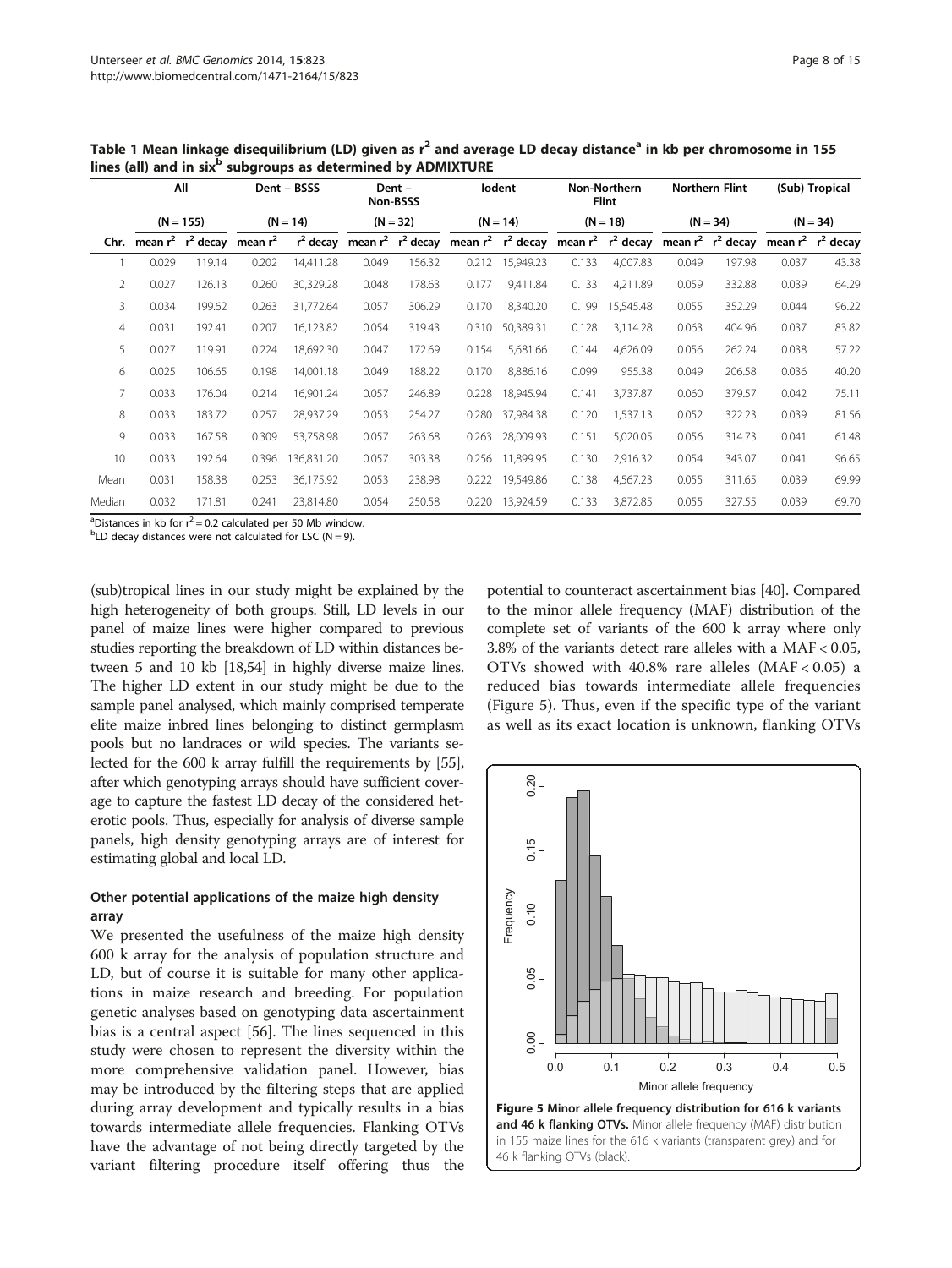represent an interesting subset of variants for population genetic analyses like screens for selection signatures based on genotyping data which we will address in further studies.

Further applications of the 600 k array include its use in genome-wide and targeted approaches. The array should have the desired density for genome-wide association studies in maize, for which the currently available density of the Illumina® MaizeSNP50 BeadChip was shown to provide limited resolution [\[57](#page-13-0)]. Due to the extremely high marker density, the array can be used for bulked segregant analysis to identify genomic regions involved in phenotypic traits with monogenic or oligogenic inheritance [[58\]](#page-13-0). Further applications may be seen in the context of plant variety protection and in the investigation of pedigree relationships, identity-by-descent regions and ancestral lineages [\[59\]](#page-13-0). A panel of representative lines genotyped with the 600 k array should also allow high accuracy in imputation of genotypes from genetic material analysed with lower density marker panels [[60](#page-13-0)]. Finally, custom sets of SNPs may be assembled from any genomic region and converted into other highly flexible SNP assay formats to saturate specific regions in fine-mapping, mapbased cloning studies or marker-assisted selection, since flanking sequence information is available and conversion rates among SNP platforms are generally high.

#### Conclusions

This paper describes the establishment of the currently largest publicly available SNP array in crop species composed of 616,201 SNPs and small indels. The Affymetrix® Axiom® Maize Array is optimized for European and American temperate maize. It is well suited for finemapping of genomic regions, genome-wide studies, and detection of marker-trait associations. Important aspects in the development of the maize 600 k genotyping array were: (i) identification of polymorphic, high-confidence variants based on whole genome sequence data of 30 representative temperate maize lines, (ii) selection of physically equally distributed variants for validation, taking predicted variant performance and subgroup specific segregation into account, (iii) experimental variant validation by genotyping 285 DNA samples originating from diverse subgroups of maize, and (iv) final selection of variants upon stringent filtering based on cluster metrics, concordance with in silico calls, and physical position. We have shown that the variants selected for the 600 k genotyping array were polymorphic in a broad maize panel, ensuring its suitability for a wide range of applications. We investigated a subset of variants (OTVs) that showed almost no bias towards intermediate allele frequencies, thus are potentially of interest for population genetic analyses. Finally, we performed principal coordinate, admixture, and LD analyses to illustrate the potential

of the array to analyse population substructure and LD decay with high resolution.

#### Methods

#### Sequencing of 30 maize lines in the variant discovery panel

For whole genome sequencing of 30 maize inbred lines (Additional file [1](#page-11-0): Table S1), DNA was extracted from leaf material frozen in liquid nitrogen following the protocol of [[61\]](#page-14-0). For deep-sequencing of the three Flint lines DK105, EP1, and F7, as well as the Dent line PH207, DNA was extracted from a single plant each. For sequencing of the other 26 maize lines, DNA was extracted from bulked leaf samples of 8–10 plants per line. Sequencing was performed on an Illumina® HiSeq 2000 platform, generating 2x100 bp paired-end reads from standard 300 bp libraries using manufacturer's protocols.

#### In silico variant discovery and pre-selection

Sequence reads were mapped against reference sequence B73 AGP\_v2 using BWA (version 0.7.5) [[62\]](#page-14-0). Alignments were post-processed by marking duplicates and fixing paired-end information applying the PICARD toolbox (version 1.84) [[63\]](#page-14-0) and by performing local realignments using the Genome Analysis Toolkit (GATK, version 2.4-9) [[35\]](#page-13-0). Quality scores of called variant positions (SNPs and short insertions/deletions) were improved by recalibrating values according to results of several covariate analyses (homopolymer, cycle, dinucleotide, quality score) done on a set of trusted variants. As no SNP database was available for the maize varieties under study, a database of high quality trusted SNPs was created following the recommendation on the GATK website [\(http://www.broadinsti](http://www.broadinstitute.org/gatk/guide/tagged?tag=baserecalibrator)[tute.org/gatk/guide/tagged?tag=baserecalibrator\)](http://www.broadinstitute.org/gatk/guide/tagged?tag=baserecalibrator).

Briefly, initial variants were called independently using two algorithms to obtain a more robust SNP set, as recommended by [[64\]](#page-14-0). We used SAMtools (version 0.1.18) [[34\]](#page-13-0) and the intersection to the initial GATK variants was further filtered for SNP quality ( $\geq$  50); low and excessive read coverage ( $50 \leq DP < 3000$ ); presence of the reference allele; and homozygous non-reference calls in at least two of the 30 lines. In a second round, variants were identified from the base quality recalibrated bam files by the GATK Unified Genotyper. For the final set of candidate variants, several stringent filters were applied. First, variants were excluded if they were located in regions with genomic copy number ≥ 50 (based on 16-kmer counts). Second, variants were not forwarded to the next step if (i) more than 5% of reads had mapping quality 0, (ii) coverage was more than six fold higher compared to the mean coverage, or (iii) a SNP quality score was below 100. In addition, variants had to exhibit a minimal distance of 20 bp between neighboring variants located in at least one flanking sequence. In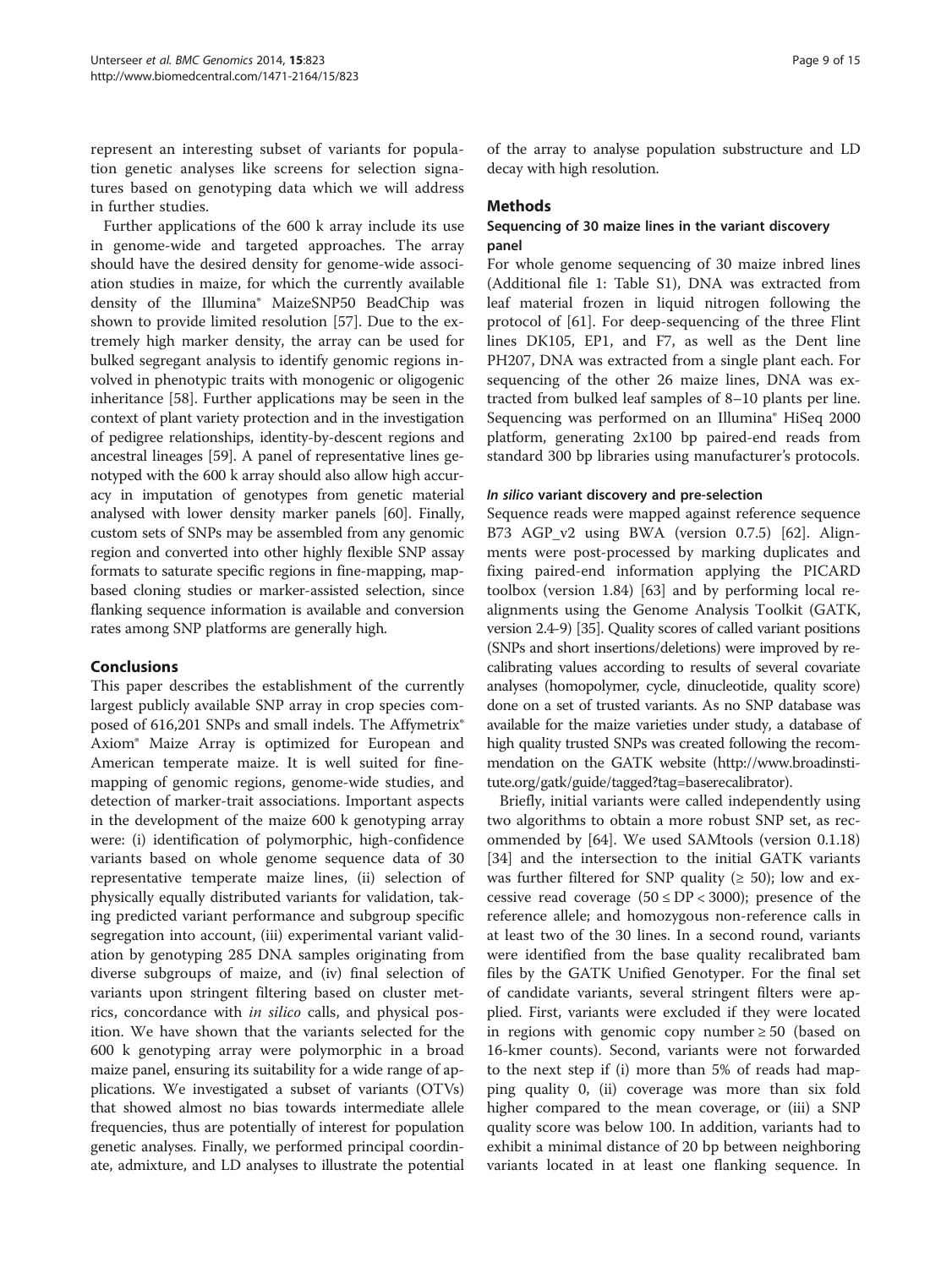summary, the final pre-selection variant set scored for tiling by the Affymetrix® Axiom® myDesign GW bioinformatics pipeline comprised a total of 5,641,493 bi-allelic variants. For annotation of the variants, version 5b60 of the reference sequence B73 AGP\_v2 was used [\(ftp://ftp.](ftp://ftp.gramene.org/pub/gramene/maizesequence.org/release-5b/filtered-set/) [gramene.org/pub/gramene/maizesequence.org/release-5b/](ftp://ftp.gramene.org/pub/gramene/maizesequence.org/release-5b/filtered-set/) [filtered-set/\)](ftp://ftp.gramene.org/pub/gramene/maizesequence.org/release-5b/filtered-set/) which contains 39,656 gene models. Variant effects were predicted using SNPeff (version 3.2) [[65](#page-14-0)].

## Variant selection for the screening arrays according to predicted conversion quality, physical position, and segregation in Dent and Flint

For all variants from the 5.6 M list p-convert values were calculated per probe according to the Affymetrix® Axiom myDesign GW bioinformatics pipeline and categorized as "recommended", "neutral", "not recommended", and "not possible", respectively. The p-convert value can take a value between 0 and 1 and describes the predicted probability to convert on the array by taking its sequence, binding energies, expected degree of nonspecific binding and hybridization to multiple genomic regions into account. Two probe sets (forward and reverse) for each SNP from the Illumina® MaizeSNP50 BeadChip (GenTrain score > 0) were directly included in the list of variants for the screening arrays without further filtering unless they were classified as "not possible". For the newly identified variants only probe sets categorized as "recommended" or "neutral" were further analyzed. For coding variants, the probe with the higher p-convert value was chosen based on this classification, whereas for all remaining variants probe sets were further filtered according to the following multi step approach. Based on the reference genome size of 2.066 Gb, first, the maize genome was partitioned in 20,660 bins of size 100 kb, aiming at an equal physical distribution of variants. Assuming up to 1.23 M possible variants, which could be tested on two screening arrays, after substracting the fixed variants (150 k coding variants and 2\*48 k Illumina® MaizeSNP50 BeadChip SNPs), each 100 kb bin would contain on average 48 variants. Three cases were distinguished to fill the physical bins: (i) all possible variants of a bin were included if less than 48 "recommended" or "neutral" variants were identified in the corresponding bin, (ii) "recommended" variants were considered as fixed, if their number did not exceed 48 and remaining "neutral" variants were subjected to another filtering step, and (iii) "recommended" variants were further filtered, if ≥ 48 were observed in the corresponding bin. For this filtering step to fill up underrepresented bins, allele frequencies were determined for Dent  $(N = 13)$  and Flint  $(N = 17)$  lines separately by calculating the ratio of homozygous non-reference allele calls in relation to all available calls per variant. Variants were classified according to their pool-specific allele frequency as class "A", corresponding to intermediate (between 0.2 and 0.8), or "B" to extreme non-reference allele frequencies (<  $0.2$  or  $> 0.8$ ). One third of the variants, which filled up the bins, were chosen to be specific for Flint (category Dent "A" | Flint "B") and one third specific for Dent (Dent "B" | Flint "A"), respectively. Further, one sixth each had to be either common (category Dent "A" | Flint "A") or rare for both groups (Dent "B" | Flint "B"), respectively.

In a final step, 50 kb bins were considered if the original 100 kb bin had been filled with less than 48 variants. Additional variants were selected if there were less than 8 variants per 50 kb bin to avoid underrepresentation of genomic regions by choosing variants randomly (i) from "recommended" variants with at least six, but less than 22 homozygous reference allele calls in at least 28 of the 30 lines of the discovery panel to avoid extreme allele frequencies (maximal six variants per 50 kb bin), and (ii) if further variants were required, from all remaining variants. Altogether, a final list of 1,228,506 variants was established for validation with a diverse panel of maize lines on two customized 675 k Affymetrix® Axiom® myDesign GW screening arrays.

## Plant material for genotyping

The selected set of 1.2 M variants was used to genotype 285 DNA samples from genetically diverse maize germplasm to evaluate their assay performance. The validation panel was composed of 224 Dent and Flint inbred lines of which 92 were proprietary lines. From those, line B37 was included three times as technical replicate and three lines (B73, DK105, EP1) were represented by two biological replicates each. In addition, 13 tropical lines (ten Flint, three Dent), ten doubled haploid lines from three European Flint landraces, four lines with no available pool assignment, and two Teosinte accessions were analysed. Finally, we included 27 hybrids, among which there were 23 F1 hybrids from Mendelian trios with both parental lines present in the public elite line panel, and four proprietary hybrids (Additional file [1](#page-11-0): Table S4). The Dent elite lines comprised representative samples belonging to the subgroups Iowa Stiff Stalk Synthetic (BSSS), Lancaster Sure Crop (LSC), or Iodent, as well as other non-BSSS samples, and samples with tropical origin. The Flint panel was composed of European Northern Flints and lines originating from Spain, Italy, and France, as well as sweetcorn, popcorn, and tropical lines. Except for the 92 proprietary inbred lines, the elite inbred lines were selected according to their frequency of use and citation [[46](#page-13-0),[47](#page-13-0)] as well as based on utilization in other studies, pedigree information or classifcation available from literature [\[66,67](#page-14-0)] or from internet sources [\[68\]](#page-14-0) with the aim to represent diverse temperate material. The 96 proprietary samples were included in the analysis of the screening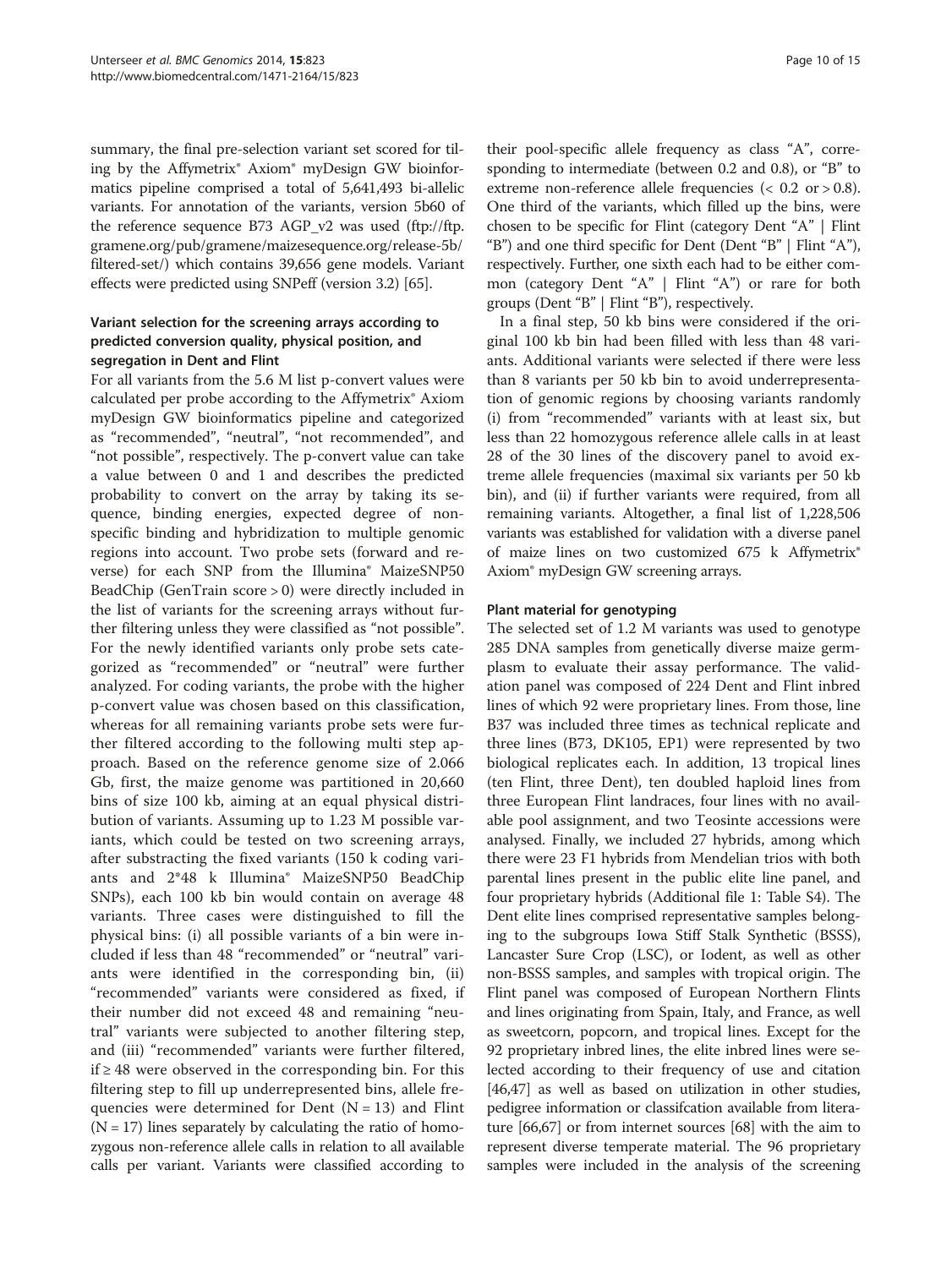array for training of the variant clustering algorithm, but not in further analyses presented here.

DNA for genotyping was extracted from seeds available to the authors or kindly provided by the following institutions: INRA UMR de Génétique Végétale (Gif-sur-Yvette, France), Universität Hohenheim (Stuttgart, Germany), USDA-ARS (Ames, USA), CIAM (La Coruña, Spain), CRA-MAC Maize Research Unit (Bergamo, Italy), and CSIC (Pontevedra, Spain).

## Comparison of variant calls with the Illumina® MaizeSNP50 BeadChip

The 30 sequenced lines (Additional file [1](#page-11-0): Table S1) were genotyped with the Illumina® MaizeSNP50 BeadChip following manufacturer's protocols using a total of 50 ng genomic DNA. Raw hybridization intensity data processing, clustering, and genotype calling were performed using the software GenomeStudio (v2011.1, Illumina®) and the public cluster file II described in [\[21\]](#page-12-0).

## Experimental variant validation by genotyping

From each sample, 200 ng genomic DNA per array was used for analysis on the Affymetrix GeneTitan® platform with the Axiom myDesign GW genotyping array following manufacturer's protocol. After array processing, four samples were excluded from further analyses as signal intensity files could be created for only one of the two screening arrays, resulting in 281 samples remaining for further investigation (Additional file [1](#page-11-0): Table S4).

Raw hybridization intensity data processing, clustering, genotype calling (genotypes AA, AB, BB), off-target variant (OTV; genotypes AA, AB, BB, OO) calling, and variant categorization according to genotype cluster metrics (Additional file [2](#page-11-0): Figure S2) were performed using Affymetrix Power Tools (APT, version 1.15.0) and the package SNPolisher (version 1.3.6.6) [[69\]](#page-14-0) for R (version 3.0.1) [[70\]](#page-14-0) according to the Axiom Genotyping Solution Data Analysis Guide. For initial genotype calling generic a priori cluster positions were used since no information about expected cluster positions was available. The three possible genotype clusters were then redefined in a posteriori cluster positions, taking the observed genotype call positions into account and variants were finally classified according to selected cluster metrics. A first analysis was performed according to the recommendations of Affymetrix, but with a reduced threshold (0.90) for the variant call frequency instead of the default value (0.97) to account for the high amount of PAVs in the maize genome [[17\]](#page-12-0).

In a second, extended analysis different levels of inbreeding were taken into account for a posteriori cluster definition because of the high amount of lines in the validation panel exhibiting only a small proportion of heterozygosity in contrast to populations in Hardy-Weinberg

equilibrium. The inbred correction was achieved by a parameter assigning sample-specific penalties using the "−read-inbred" parameter for the "apt-probeset-genotype" command in APT. This parameter takes values from 0 for fully heterozygous to 16 for completely homozygous samples and includes this information for re-defining a priori cluster positions for genotype calling. We assigned values of 0 for F1 hybrids, 12 for inbreds with unclear homozygosity level, and 14 for pure inbred and doubled haploid lines to allow some remaining heterozygosity (Additional file [1](#page-11-0): Table S4). Results of the analyses with and without inbred correction were compared and a subset of randomly selected genotype clusters were visually checked.

#### Selection of high-confidence variants for construction of the final 600 k array

Variants were preferentially selected if they were exhibiting stable category assignments (Additional file [2](#page-11-0): Figure S2) with clearly separated clusters to avoid restrictions dependent on the inbred-level. Categories were assigned by the classification step of SNPolisher using the following parameters:  $CR-cut = 90$ ,  $FLD-cut = 3.6$ , HetSO.cut = −0.1, HetSO.OTV.cut = −0.3, HomRO2.  $cut = 0.3$ , HomRO3.cut =  $-0.9$ , HomRO.flag = TRUE, nMinorAllele.cut = 2. For high quality variant selection, a total of 523,154 variants classified as "PolyHighResolution" (PHR) with and without inbred correction were directly forwarded to the final list as they were characterized by distinct and narrow clusters in both analyses. These variants were used to define customized cluster quality criteria for OTVs to ensure a clear separation of genotype clusters, but allowing in addition lower heterozygous cluster signal intensities due to cluster splits caused by unexpected off-target variants in the flanking region of the target variant or potential tri-allelic variants. The "Fisher´s Linear Discriminant" (FLD) value characterized the cluster quality being highest in case of well-separated and narrow clusters. The "Heterozygous Cluster Strength Offset" (HetSO) measured the difference in the signal intensities of the genotype clusters as the heterozygous cluster should have higher signal intensity on average compared to the homozygous ones due to technical features of the array. The "Homozygote Ratio Offset" (HomRO) described the distance of the homozygous clusters to the heterozygous one to detect potentially misplaced clusters. The chosen thresholds upon inbred correction were the following: no monomorphic variants,  $\leq 10\%$  missing calls (corresponding to ≤ 30 missing calls), FLD > 3.5, HetSO >  $-3.5$ , and HomRO > 1. As FLD and HetSO values were exhibiting missing values in some variants with only two clusters, an additional threshold was set in this case using a FLD value between homozygous clusters (homFLD) of > 5. All 42,877 variants which were classified in both analyses (with and without inbred correction) as OTV and passed in addition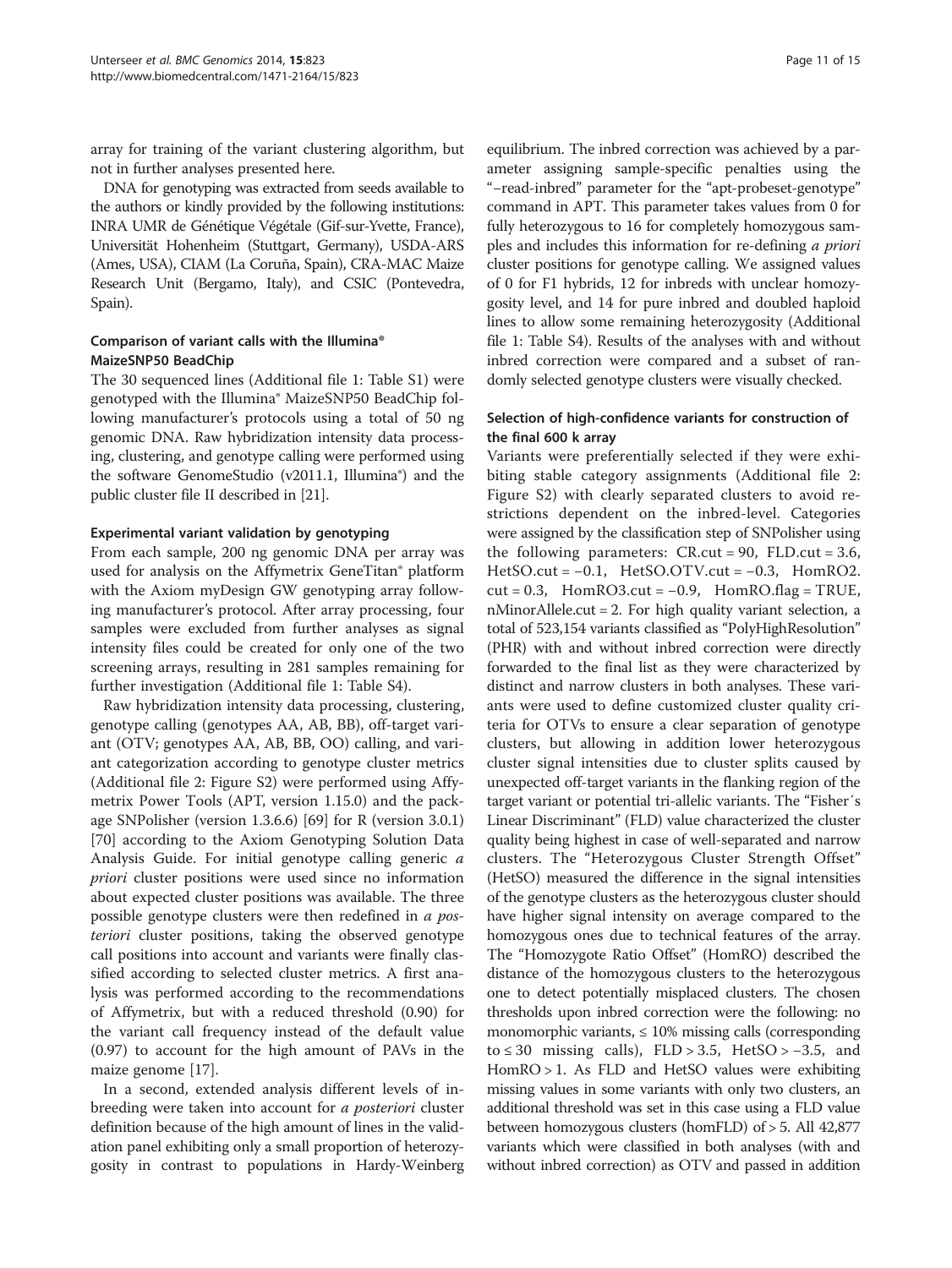<span id="page-11-0"></span>the above thresholds were included in the selection for the final array.

Remaining variants were ranked by applying a voting system. First, variants were ranked according to their classification with and without inbred correction. Variants, which were classified as "OTVstable" or changed their category from "NoMinorHom" (only one homozygous and one heterozygous genotype cluster) without inbred correction to PHR after inbred correction, were assigned a weight of 10. Variants, which belonged to any other class without inbred correction, but changed to PHR after inbred correction received a weight of 5, and all remaining variants not fulfilling the previous criteria obtained a weight of 0. Second, variants were weighted regarding the concordance of their calls with the in silico variant calls from sequencing. The number of matching calls per variant across the 30 sequenced lines from the discovery panel, which all were also analyzed on the genotyping test arrays, was normalized to the total number of calls per variant resulting in a value in the range of 0 to 1. As a third criterion, the over- or underrepresentation of the corresponding 100 kb bin was taken into account by calculating the deviation of the number of variants in the corresponding bin to the mean of variants in the five bins up- and downstream, respectively, and scaling the value into a range of values between −1 and 1. For the final rank, the sum was built of (i) the weight of the variant class that was multiplied with 35 to ensure a high performance on the final array (range: 0 to 750), (ii) the value of the sequence match multiplied with 90 to minimize false-positives (range: 0 to 90), and (iii) the weight of the bin representation, which was multiplied by 10 for lowest impact (range: −10 to 10). For the 48,324 Illumina® MaizeSNP50 SNPs which were tiled from both sides, the probe with the higher rank was included in the final set in case of varying ranks. If both probes of a variant exhibited the same rank, one probe was chosen randomly. Due to an erroneous mapping of 2,669 Illumina® MaizeSNP50 BeadChip SNPs to the B73 reference sequence a wrong (non-polymorphic) position was assayed on the screening arrays and these non-validated SNPs were not included on the final array. The top 616,201 variants were selected for the final array design among which 45,655 originated from the Illumina® MaizeSNP50 BeadChip. Information on SNP IDs, genome positions, probe sets, and alleles are available at NCBI GEO as platform GPL18778 [\(http://www.ncbi.nlm.nih.](http://www.ncbi.nlm.nih.gov/geo/query/acc.cgi?acc=GPL18778) [gov/geo/query/acc.cgi?acc=GPL18778](http://www.ncbi.nlm.nih.gov/geo/query/acc.cgi?acc=GPL18778)) or from the product information of manufacturer Affymetrix.

## Analyses of population substructure and linkage disequilibrium

For all analyses indels were treated as bi-allelic SNPs. In PCoA and ADMIXTURE analyses OTVs were included

with their genotype calls of the target variant as well as information on presence or absence of a flanking variant, resulting in 616 k plus 46 k variants. Variants with  $\geq 10\%$ of missing data were excluded. Remaining missing data were imputed using Beagle [\[71](#page-14-0)] via the R package "synbreed" [[72](#page-14-0)] with R version 3.0.1 [[70\]](#page-14-0). Public inbreds  $(N = 155,$  replicates excluded) of the validation panel were investigated with PCoA and ADMIXTURE for population structure as well as for LD decay. LD pruning was performed for PCoA and ADMIXTURE analyses by applying a  $r^2$  threshold of 0.8. PCoA based on Rogers´ distances was performed using R with the packages "synbreed" [[72](#page-14-0)], "adegenet" [\[73](#page-14-0)], and "ape" [[74](#page-14-0)]. Analysis of population substructure was calculated using ADMIXTURE (version 1.23) [\[53](#page-13-0)] running with default settings for  $K = 1$  to  $K = 15$ . LD was calculated chromosome-wise per 50 Mb window using Plink (version 1.07) [[75](#page-14-0)] and LD decay analysis was performed using the R package "synbreed" [[72\]](#page-14-0).

## Availability of supporting data

Supporting sequence data are available in the NCBI Sequence Read Archive (SRA) repository under BioProject accession number PRJNA260788 [\(http://www.ncbi.nlm.](http://www.ncbi.nlm.nih.gov/bioproject/PRJNA260788) [nih.gov/bioproject/PRJNA260788\)](http://www.ncbi.nlm.nih.gov/bioproject/PRJNA260788). Information on SNP IDs, genome positions, probe sets, and alleles can be retrieved from NCBI GEO, platform GPL18778 ([http://](http://www.ncbi.nlm.nih.gov/geo/query/acc.cgi?acc=GPL18778) [www.ncbi.nlm.nih.gov/geo/query/acc.cgi?acc=GPL18778](http://www.ncbi.nlm.nih.gov/geo/query/acc.cgi?acc=GPL18778)).

## Additional files

[Additional file 1: Table S1.](http://www.biomedcentral.com/content/supplementary/1471-2164-15-823-S1.xlsx) Description of the sequence variant discovery panel with group assignment, origin (Europe or USA), raw sequence coverage, number of replicates per line, and assigned inbred penalty (cf. genotype calling in Material and Methods section). Table S2. Percentage of heterozygous and missing calls, respectively, for samples of the discovery panel calculated from 49,574 Illumina® MaizeSNP50 BeadChip SNPs with a GenTrain score > 0. Table S3. Number of variants as well as median, mean, and maximal distance between neighboring variants in kb per chromosome and mean genetic distance in cM for screening arrays and final array, respectively. Table S4. Description of validation panel with group assignment, origin (CA: Canada, EU: Europe, MX: Mexico, SA: South Africa, US: United States of America, "-": no information available), source of the material (proprietary: plant material from KWS SAAT AG), inbred penalty, and number of replicates. Table S5. Call rates of validation samples ( $N = 281$ ) on the two screening arrays, without and with inbred correction. Samples are sorted according to mean call rate with inbred correction across arrays (last column). Table S6. Number and percentage of variants per category with and without inbred correction for new identified and Illumina® MaizeSNP50 BeadChip variants, respectively, on the screening arrays and on the 600 k array. Table S7. Annotation and prediction of variant effects for the 616,201 variants of the maize 600 k array. Predictions were obtained with SNPeff [\[65](#page-14-0)]. Multiple entries per variant are possible. Table S8. Overview of replicates included in the validation panel and corresponding percentage of genotype call concordance calculcated from 570 k SNPs (omitting variants with flanking OTVs).

[Additional file 2: Figure S1.](http://www.biomedcentral.com/content/supplementary/1471-2164-15-823-S2.pdf) Effects of inbred correction on genotype calling in predominantly homozygous inbred lines shown for two variants. Figure S2. Representative cluster plots for the six categories according to SNPolisher. Figure S3. Variant density shown for the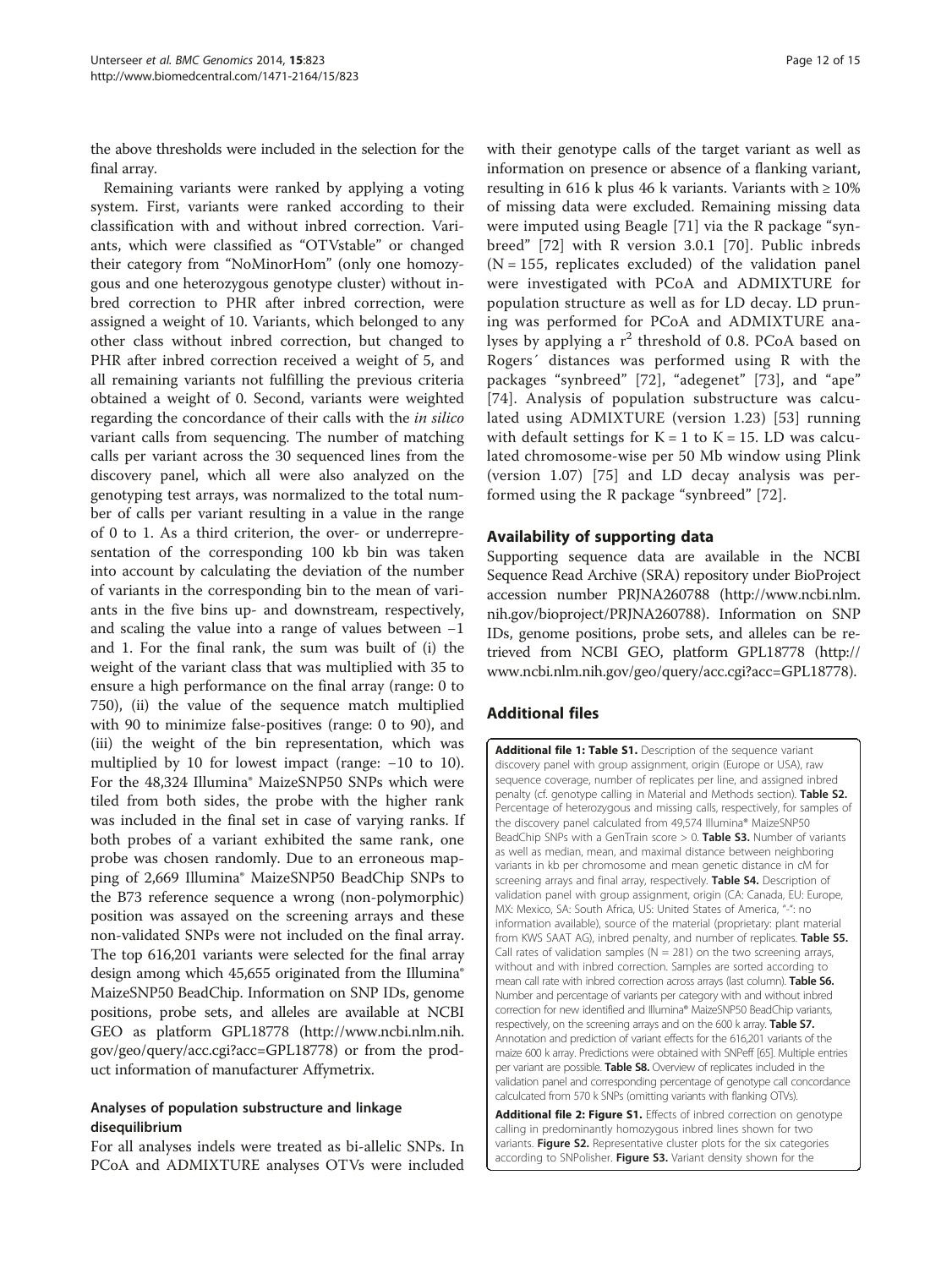<span id="page-12-0"></span>screening arrays (light grey) and for the variants of the Affymetrix® Axiom® Maize Array (black) across the 10 maize chromosomes. Centromere positions are indicated by a black horizontal bar. Figure S4. Cross-validation errors from ADMIXTURE for different values of K for 155 maize lines based on 251,152 variants including OTVs (markers in LD with  $r^2 > 0.8$ ) were excluded). Figure S5. Subgroups identified in 155 maize lines of the validation panel as revealed by ADMIXTURE for  $K = 7$  based on 251,152 variants including OTVs (markers in LD with  $r^2 > 0.8$  were excluded). Figure S6. Cross-validation errors from ADMIXTURE for different values of K for 155 maize lines based on 27,099 flanking OTVs (markers in LD with  $r^2 > 0.8$  were excluded). Figure S7. Subgroups identified in the 155 public lines of the validation panel as revealed by admixture for  $K = 3$  based on 27,099 flanking OTVs (markers in LD with r  $2 > 0.8$  were excluded).

#### Competing interests

Two commercial organisations – KWS SAAT AG and Affymetrix Inc. – were involved in the development of the array and in preparation of the manuscript. Among the authors, CK and MO work for KWS SAAT AG, and AD and CB work for Affymetrix.

#### Authors' contributions

This study was carried out in collaboration between all authors. CCS, EB, GH, KFXM, and MO conceived the study; CK and EB provided DNA for sequencing and genotyping as well as information on the maize lines; TM and TMS sequenced the DNA samples of the discovery panel; GH and MS carried out variant calling and bioinformatic analyses; CB performed the Affymetrix® Axiom® design; CCS, CK, EB, GH, MS, and SU developed and discussed the variant selection strategy and discussed results; HP and RF processed the genotyping arrays; AD helped with the genotype calling pipeline; EB, GH, MS, and SU analyzed the genotypic data; EB and SU drafted the manuscript; CCS, GH, and MS edited the manuscript and all authors read and approved the final manuscript.

#### Acknowledgements

We are grateful to Alain Charcosset (INRA UMR de Génétique Végétale, Gif-sur-Yvette, France), Albrecht E. Melchinger (Universität Hohenheim, Institute of Plant Breeding, Seed Science and Population Genetics, Stuttgart, Germany), Mark J. Millard (USDA-ARS, Ames, USA), Jesús Moreno González (CIAM, La Coruña, Spain), Rita Redaelli (CRA-MAC Maize Research Unit, Bergamo, Italy), Pedro Revilla (CSIC, Pontevedra, Spain), and Karl Schmid (Universität Hohenheim, Crop Plant Biodiversity and Breeding Informatics) for providing seeds of maize lines and information about pedigrees and group assignment. This study was funded by the Federal Ministry of Education and Research (BMBF, Germany) within the AgroClustEr Synbreed - Synergistic plant and animal breeding (grant 0315528) and publication was supported by the German Research Foundation (DFG) and the Technische Universität München within the funding programme Open Access Publishing.

#### Author details

<sup>1</sup>Plant Breeding, Centre of Life and Food Sciences Weihenstephan, Technische Universität München, 85354 Freising, Germany. <sup>2</sup>Plant Genome and System Biology, Helmholtz Zentrum München, 85764 Neuherberg, Germany. <sup>3</sup>KWS SAAT AG, 37555 Einbeck, Germany. <sup>4</sup>Institute of Human Genetics, Helmholtz Zentrum München, 85764 Neuherberg, Germany. 5 Animal Breeding, Centre of Life and Food Sciences Weihenstephan, Technische Universität München, 85354 Freising, Germany. <sup>6</sup>Affymetrix Inc., Santa Clara, CA 95051, USA.

#### Received: 11 June 2014 Accepted: 23 September 2014 Published: 29 September 2014

#### References

- Ragoussis J: Genotyping technologies for genetic research. Annu Rev Genomics Hum Genet 2009, 10:117–133.
- 2. Hayes BJ, Lewin HA, Goddard ME: The future of livestock breeding: genomic selection for efficiency, reduced emissions intensity, and adaptation. Trends Genet 2013, 29(4):206–214.
- 3. Langridge P, Fleury D: Making the most of 'omics' for crop breeding. Trends Biotechnol 2011, 29(1):33–40.
- 4. Zhao K, Tung CW, Eizenga GC, Wright MH, Ali ML, Price AH, Norton GJ, Islam MR, Reynolds A, Mezey J, McClung AM, Bustamante CD, McCouch SR: Genome-wide association mapping reveals a rich genetic architecture of complex traits in Oryza sativa. Nat Commun 2011, 2:467.
- Myocardial Infarction Genetics Consortium: Genome-wide association of early-onset myocardial infarction with single nucleotide polymorphisms and copy number variants. Nat Genet 2009, 41(3):334–341.
- 6. Atwell S, Huang YS, Vilhjalmsson BJ, Willems G, Horton M, Li Y, Meng D, Platt A, Tarone AM, Hu TT, Jiang R, Muliyati NW, Zhang X, Amer MA, Baxter I, Brachi B, Chory J, Dean C, Debieu M, de Meaux J, Ecker JR, Faure N, Kniskern JM, Jones JDG, Michael T, Nemri A, Roux F, Salt DE, Tang C, Todesco M: Genome-wide association study of 107 phenotypes in Arabidopsis thaliana inbred lines. Nature 2010, 465(7298):627–631.
- 7. Hackett CA, McLean K, Bryan GJ: Linkage analysis and QTL mapping using SNP dosage data in a tetraploid potato mapping population. PLOS ONE 2013, 8(5):e63939.
- 8. Chen H, Xie W, He H, Yu H, Chen W, Li J, Yu R, Yao Y, Zhang W, He Y, Tang X, Zhou F, Deng XW, Zhang Q: A high-density SNP genotyping array for rice biology and molecular breeding. Mol Plant 2014, 7(3):541–553.
- 9. Meuwissen THE, Hayes BJ, Goddard ME: Prediction of total genetic value using genome-wide dense marker maps. Genetics 2001, 157(4):1819–1829.
- 10. Rincent R, Laloe D, Nicolas S, Altmann T, Brunel D, Revilla P, Rodriguez VM, Moreno-Gonzalez J, Melchinger A, Bauer E, Schön CC, Meyer N, Giauffret C, Bauland C, Jamin P, Laborde J, Monod H, Flament P, Charcosset A, Moreau L: Maximizing the reliability of genomic selection by optimizing the calibration set of reference individuals: comparison of methods in two diverse groups of maize inbreds (Zea mays L.). Genetics 2012, 192(2):715–728.
- 11. Qanbari S, Pimentel ECG, Tetens J, Thaller G, Lichtner P, Sharifi AR, Simianer H: A genome-wide scan for signatures of recent selection in Holstein cattle. Anim Genet 2010, 41(4):377–389.
- 12. McEvoy BP, Montgomery GW, McRae AF, Ripatti S, Perola M, Spector TD, Cherkas L, Ahmadi KR, Boomsma D, Willemsen G, Hottenga JJ, Pedersen NL, Magnusson PKE, Kyvik KO, Christensen K, Kaprio J, Heikkilä K, Palotie A, Widen E, Muilu J, Syvänen A-C, Liljedahl U, Hardiman O, Cronin S, Peltonen L, Martin NG, Visscher PM: Geographical structure and differential natural selection among North European populations. Genome Res 2009, 19(5):804–814.
- 13. van Heerwaarden J, Doebley J, Briggs WH, Glaubitz JC, Goodman MM, Gonzalez JDS, Ross-Ibarra J: Genetic signals of origin, spread, and introgression in a large sample of maize landraces. Proc Natl Acad Sci USA 2011, 108(3):1088–1092.
- 14. Ahn S, Tanksley SD: Comparative linkage maps of the rice and maize genomes. Proc Natl Acad Sci U S A 1993, 90(17):7980–7984.
- 15. Schnable PS, Ware D, Fulton RS, Stein JC, Wei F, Pasternak S, Liang C, Zhang J, Fulton L, Graves TA, Minx P, Reily AD, Courtney L, Kruchowski SS, Tomlinson C, Strong C, Delehaunty K, Fronick C, Courtney B, Rock SM, Belter E, Du FY, Kim K, Abbott RM, Cotton M, Levy A, Marchetto P, Ochoa K, Jackson SM, Gillam B, et al: The B73 maize genome: complexity, diversity, and dynamics. Science 2009, 326(5956):1112–1115.
- 16. Schnable JC, Springer NM, Freeling M: Differentiation of the maize subgenomes by genome dominance and both ancient and ongoing gene loss. Proc Natl Acad Sci U S A 2011, 108(10):4069–4074.
- 17. Springer NM, Ying K, Fu Y, Ji TM, Yeh CT, Jia Y, Wu W, Richmond T, Kitzman J, Rosenbaum H, Iniguez AL, Barbazuk WB, Jeddeloh JA, Nettleton D, Schnable PS: Maize inbreds exhibit high levels of copy number variation (CNV) and presence/absence variation (PAV) in genome content. PLoS Genet 2009, 5(11):e1000734.
- 18. Chia J-M, Song C, Bradbury PJ, Costich D, de Leon N, Doebley J, Elshire RJ, Gaut B, Geller L, Glaubitz JC, Gore M, Guill KE, Holland J, Hufford MB, Lai J, Li M, Liu X, Lu Y, McCombie R, Nelson R, Poland J, Prasanna BM, Pyhajarvi T, Rong T, Sekhon RS, Sun Q, Tenaillon MI, Tian F, Wang J, Xu X, et al: Maize HapMap2 identifies extant variation from a genome in flux. Nat Genet 2012, 44(7):803–807.
- 19. Romay MC, Millard MJ, Glaubitz JC, Peiffer JA, Swarts KL, Casstevens TM, Elshire RJ, Acharya CB, Mitchell SE, Flint-Garcia SA, McMullen MD, Holland JB, Buckler ES, Gardner CA: Comprehensive genotyping of the USA national maize inbred seed bank. Genome Biol 2013, 14(6):R55.
- 20. Elshire RJ, Glaubitz JC, Sun Q, Poland JA, Kawamoto K, Buckler ES, Mitchell SE: A robust, simple genotyping-by-sequencing (GBS) approach for high diversity species. PLoS ONE 2011, 6(5):e19379.
- 21. Ganal MW, Durstewitz G, Polley A, Berard A, Buckler ES, Charcosset A, Clarke JD, Graner EM, Hansen M, Joets J, Le Paslier MC, McMullen MD, Montalent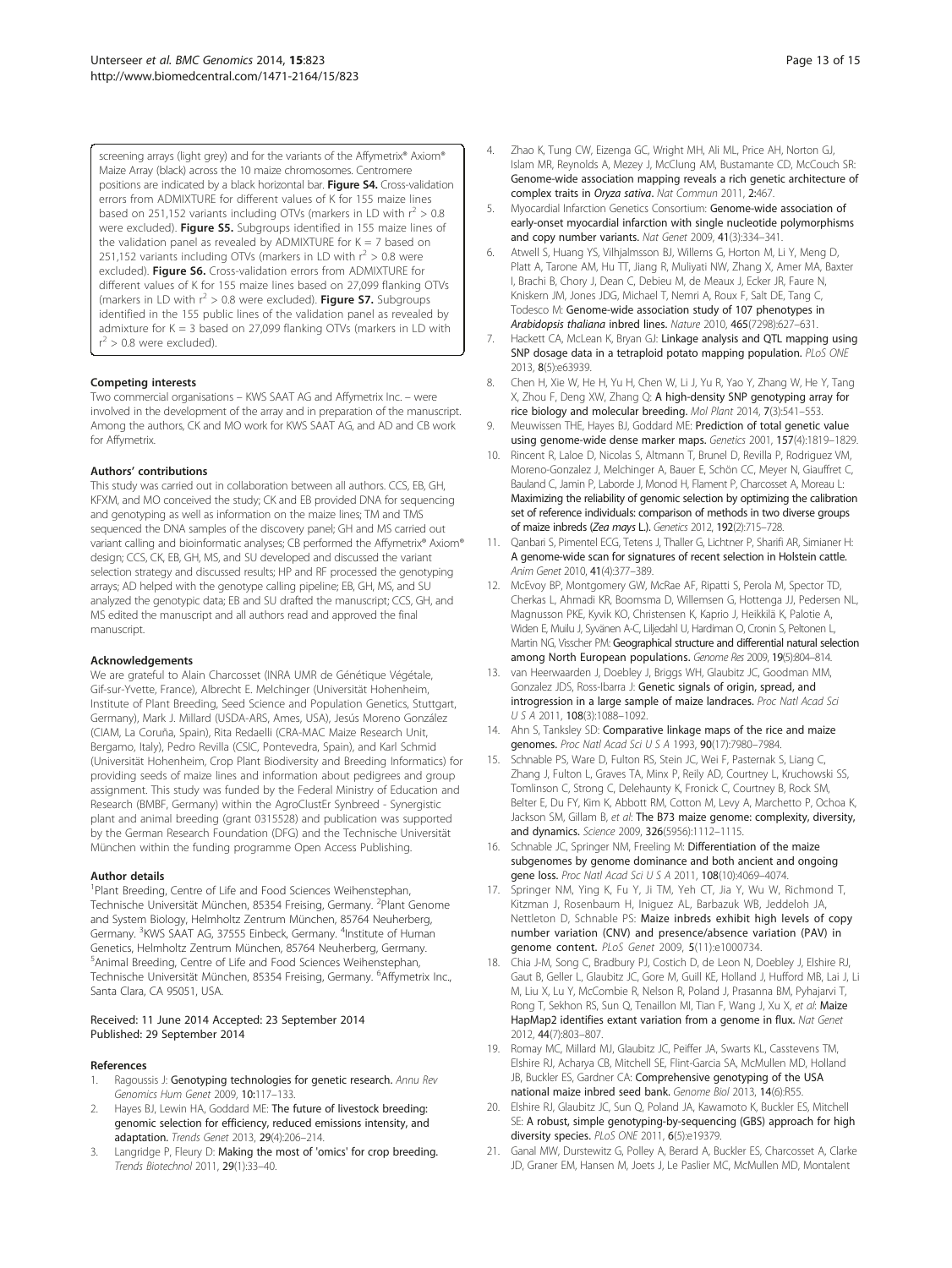<span id="page-13-0"></span>P, Rose M, Schön CC, Sun Q, Walter H, Martin OC, Falque M: A large maize (Zea mays L.) SNP genotyping array: development and germplasm genotyping, and genetic mapping to compare with the B73 reference genome. PLoS ONE 2011, 6(12):e28334.

- 22. Li H, Peng ZY, Yang XH, Wang WD, Fu JJ, Wang JH, Han YJ, Chai YC, Guo TT, Yang N, Liu J, Warburton ML, Cheng YB, Hao XM, Zhang P, Zhao JY, Liu YJ, Wang GY, Li JS, Yan JB: Genome-wide association study dissects the genetic architecture of oil biosynthesis in maize kernels. Nat Genet 2013, 45(1):43–50.
- 23. Gresset S, Westermeier P, Rademacher S, Ouzunova M, Presterl T, Westhoff P, Schön C-C: Stable carbon isotope discrimination is under genetic control in the C4 species maize with several genomic regions influencing trait expression. Plant Physiol 2014, 164(1):131–143.
- 24. Albrecht T, Auinger HJ, Wimmer V, Ogutu JO, Knaak C, Ouzunova M, Piepho HP, Schön C-C: Genome-based prediction of maize hybrid performance across genetic groups, testers, locations, and years. Theor Appl Genet 2014, 127(6):1375–1386.
- 25. Hufford MB, Lubinksy P, Pyhajarvi T, Devengenzo MT, Ellstrand NC, Ross-Ibarra J: The genomic signature of crop-wild introgression in maize. PLoS Genet 2013, 9(5):e1003477.
- 26. Song QJ, Hyten DL, Jia GF, Quigley CV, Fickus EW, Nelson RL, Cregan PB: Development and evaluation of SoySNP50K, a high-density genotyping array for soybean. PLoS ONE 2013, 8(1):e54985.
- 27. Wang S, Wong D, Forrest K, Allen A, Chao S, Huang BE, Maccaferri M, Salvi S, Milner SG, Cattivelli L, Mastrangelo AM, Whan A, Stephen S, Barker G, Wieseke R, Plieske J, International Wheat Genome Sequencing C, Lillemo M, Mather D, Appels R, Dolferus R, Brown-Guedira G, Korol A, Akhunova AR, Feuillet C, Salse J, Morgante M, Pozniak C, Luo MC, Dvorak J, et al: Characterization of polyploid wheat genomic diversity using a high-density 90,000 single nucleotide polymorphism array. Plant Biotechnol J 2014, 12(6):787–796.
- 28. Kranis A, Gheyas AA, Boschiero C, Turner F, Yu L, Smith S, Talbot R, Pirani A, Brew F, Kaiser P, Hocking P, Fife M, Salmon N, Fulton J, Strom T, Haberer G, Weigend S, Preisinger R, Gholami M, Qanbari S, Simianer H, Watson K, Woolliams J, Burt D: Development of a high density 600K SNP genotyping array for chicken. BMC Genomics 2013, 14:59.
- 29. Rincon G, Weber KL, Eenennaam AL, Golden BL, Medrano JF: Performance of bovine high-density genotyping platforms in Holsteins and Jerseys. J Dairy Sci 2011, 94(12):6116–6121.
- 30. Matukumalli LK, Schroeder S, DeNise SK, Sonstegard TS, Lawley CT, Georges M, Coppieters W, Gietzen K, Medrano JF, Rincon G, Lince D, Eggen A, Glaser L, Cam G, Van Tassel C: Analyzing LD blocks and CNV segments in cattle: novel genomic features identified using the BovineHD BeadChip. In Pub No 370-2011-002. San Diego, CA: Illumina Inc; 2011.
- 31. van Heerwaarden J, Hufford MB, Ross-Ibarra J: Historical genomics of North American maize. Proc Natl Acad Sci U S A 2012, 109(31):12420–12425.
- 32. Bauer E, Falque M, Walter H, Bauland C, Camisan C, Campo L, Meyer N, Ranc N, Rincent R, Schipprack W, Altmann T, Flament P, Melchinger AE, Menz M, Moreno-Gonzalez J, Ouzunova M, Revilla P, Charcosset A, Martin OC, Schön CC: Intraspecific variation of recombination rate in maize. Genome Biol 2013, 14(9):R103.
- 33. Lehermeier C, Krämer N, Bauer E, Bauland C, Camisan C, Campo L, Flament P, Melchinger AE, Menz M, Meyer N, Moreau L, Moreno-González J, Ouzunova M, Pausch H, Ranc N, Schipprack W, Schönleben M, Walter H, Charcosset A, Schön C-C: Usefulness of multi-parental populations of maize (Zea mays L.) for genome-based prediction. Genetics 2014, 198(1):3–16.
- 34. Li H, Handsaker B, Wysoker A, Fennell T, Ruan J, Homer N, Marth G, Abecasis G, Durbin R, Proc GPD: The Sequence Alignment/Map format and SAMtools. Bioinformatics 2009, 25(16):2078–2079.
- 35. McKenna A, Hanna M, Banks E, Sivachenko A, Cibulskis K, Kernytsky A, Garimella K, Altshuler D, Gabriel S, Daly M, DePristo MA: The Genome Analysis Toolkit: A MapReduce framework for analyzing next-generation DNA sequencing data. Genome Res 2010, 20(9):1297–1303.
- 36. Hufford MB, Xu X, van Heerwaarden J, Pyhajarvi T, Chia J-M, Cartwright RA, Elshire RJ, Glaubitz JC, Guill KE, Kaeppler SM, Lai J, Morrell PL, Shannon LM, Song C, Springer NM, Swanson-Wagner RA, Tiffin P, Wang J, Zhang G, Doebley J, McMullen MD, Ware D, Buckler ES, Yang S, Ross-Ibarra J: Comparative population genomics of maize domestication and improvement. Nat Genet 2012, 44(7):808–811.
- 37. Gore MA, Chia JM, Elshire RJ, Sun Q, Ersoz ES, Hurwitz BL, Peiffer JA, McMullen MD, Grills GS, Ross-Ibarra J, Ware DH, Buckler ES: A firstgeneration haplotype map of maize. Science 2009, 326(5956):1115–1117.
- 38. Tosser-Klopp G, Bardou P, Bouchez O, Cabau C, Crooijmans R, Dong Y, Donnadieu-Tonon C, Eggen A, Heuven HCM, Jamli S, Jiken AJ, Klopp C, Lawley CT, McEwan J, Martin P, Moreno CR, Mulsant P, Nabihoudine I, Pailhoux E, Palhiere I, Rupp R, Sarry J, Sayre BL, Tircazes A, Wang J, Wang W, Zhang WG, Consortium IGG: Design and characterization of a 52K SNP chip for goats. PLoS ONE 2014, 9(1):e86227.
- 39. Ramos AM, Crooijmans RPMA, Affara NA, Amaral AJ, Archibald AL, Beever JE, Bendixen C, Churcher C, Clark R, Dehais P, Hansen MS, Hedegaard J, Hu Z-L, Kerstens HH, Law AS, Megens H-J, Milan D, Nonneman DJ, Rohrer GA, Rothschild MF, Smith TPL, Schnabel RD, Van Tassell CP, Taylor JF, Wiedmann RT, Schook LB, Groenen MAM: Design of a high density SNP genotyping assay in the pig using SNPs identified and characterized by next generation sequencing technology. PLoS ONE 2009, 4(8):e6524.
- 40. Didion JP, Yang HN, Sheppard K, Fu CP, McMillan L, de Villena FPM, Churchill GA: Discovery of novel variants in genotyping arrays improves genotype retention and reduces ascertainment bias. BMC Genomics 2012, 13:34.
- 41. Labate JA, Lamkey KR, Mitchell SE, Kresovich S, Sullivan H, Smith JSC: Molecular and historical aspects of corn belt dent diversity. Crop Sci 2003, 43(1):80–91.
- 42. Doebley J, Wendel JD, Smith JSC, Stuber CW, Goodman MM: The origin of Cornbelt maize - the isozyme evidence. Econ Bot 1988, 42(1):120–131.
- 43. Messmer MM, Melchinger AE, Boppenmaier J, Brunklaus-Jung E, Herrmann RG: Relationships among early European maize inbreds. 1. Genetic diversity among flint and dent lines revealed by RFLPs. Crop Sci 1992, 32(6):1301–1309.
- 44. Dubreuil P, Dufour P, Krejci E, Causse M, de Vienne D, Gallais A, Charcosset A: Organization of RFLP diversity among inbred lines of maize representing the most significant heterotic groups. Crop Sci 1996, 36(3):790–799.
- 45. Frascaroli E, Schrag TA, Melchinger AE: Genetic diversity analysis of elite European maize (Zea mays L.) inbred lines using AFLP, SSR, and SNP markers reveals ascertainment bias for a subset of SNPs. Theor Appl Genet 2013, 126(1):133–141.
- 46. Mikel MA: Availability and analysis of proprietary dent corn inbred lines with expired US plant variety protection. Crop Sci 2006, 46(6):2555–2560.
- 47. Mikel MA, Dudley JW: Evolution of North American dent corn from public to proprietary germplasm. Crop Sci 2006, 46(3):1193-1205.
- 48. Rebourg C, Gouesnard B, Charcosset A: Large scale molecular analysis of traditional European maize populations. Relationships with morphological variation. Heredity 2001, 86:574–587.
- 49. Brown WL, Anderson E: The Northern flint corns. Ann Missouri Bot Garden 1947, 34:1–28.
- 50. Dubreuil P, Warburton M, Chastanet M, Hoisington D, Charcosset A: More on the introduction of temperate maize into Europe: Large-scale bulk SSR genotyping and new historical elements. Maydica 2006, 51(2):281–291.
- 51. Rebourg C, Chastanet M, Gouesnard B, Welcker C, Dubreuil P, Charcosset A: Maize introduction into Europe: the history reviewed in the light of molecular data. Theor Appl Genet 2003, 106(5):895–903.
- 52. Tenaillon MI, Charcosset A: A European perspective on maize history. C R Biol 2011, 334(3):221–228.
- 53. Alexander DH, Novembre J, Lange K: Fast model-based estimation of ancestry in unrelated individuals. Genome Res 2009, 19(9):1655–1664.
- 54. Yan JB, Shah T, Warburton ML, Buckler ES, McMullen MD, Crouch J: Genetic characterization and linkage disequilibrium estimation of a global maize collection using SNP markers. PLoS ONE 2009, 4(12):e8451.
- 55. Van Inghelandt D, Reif JC, Dhillon BS, Flament P, Melchinger AE: Extent and genome-wide distribution of linkage disequilibrium in commercial maize germplasm. Theor Appl Genet 2011, 123(1):11–20.
- 56. Nielsen R: Population genetic analysis of ascertained SNP data. Human Genomics 2004, 1(3):218–224.
- 57. Zila CT, Samayoa LF, Santiago R, Butrón A, Holland JB: A genome-wide association study reveals genes associated with Fusarium ear rot resistance in a maize core diversity panel. G3: Genes Genomes Genet 2013, 3(11):2095–2104.
- 58. Becker A, Chao D-Y, Zhang X, Salt DE, Baxter I: Bulk segregant analysis using single nucleotide polymorphism microarrays. PLoS ONE 2011, 6(1):e15993.
- 59. Thompson EA: Identity by descent: variation in meiosis, across genomes, and in populations. Genetics 2013, 194(2):301–326.
- 60. Pausch H, Aigner B, Emmerling R, Edel C, Gotz K-U, Fries R: Imputation of high-density genotypes in the Fleckvieh cattle population. Genet Sel Evol 2013, 45(1):3.